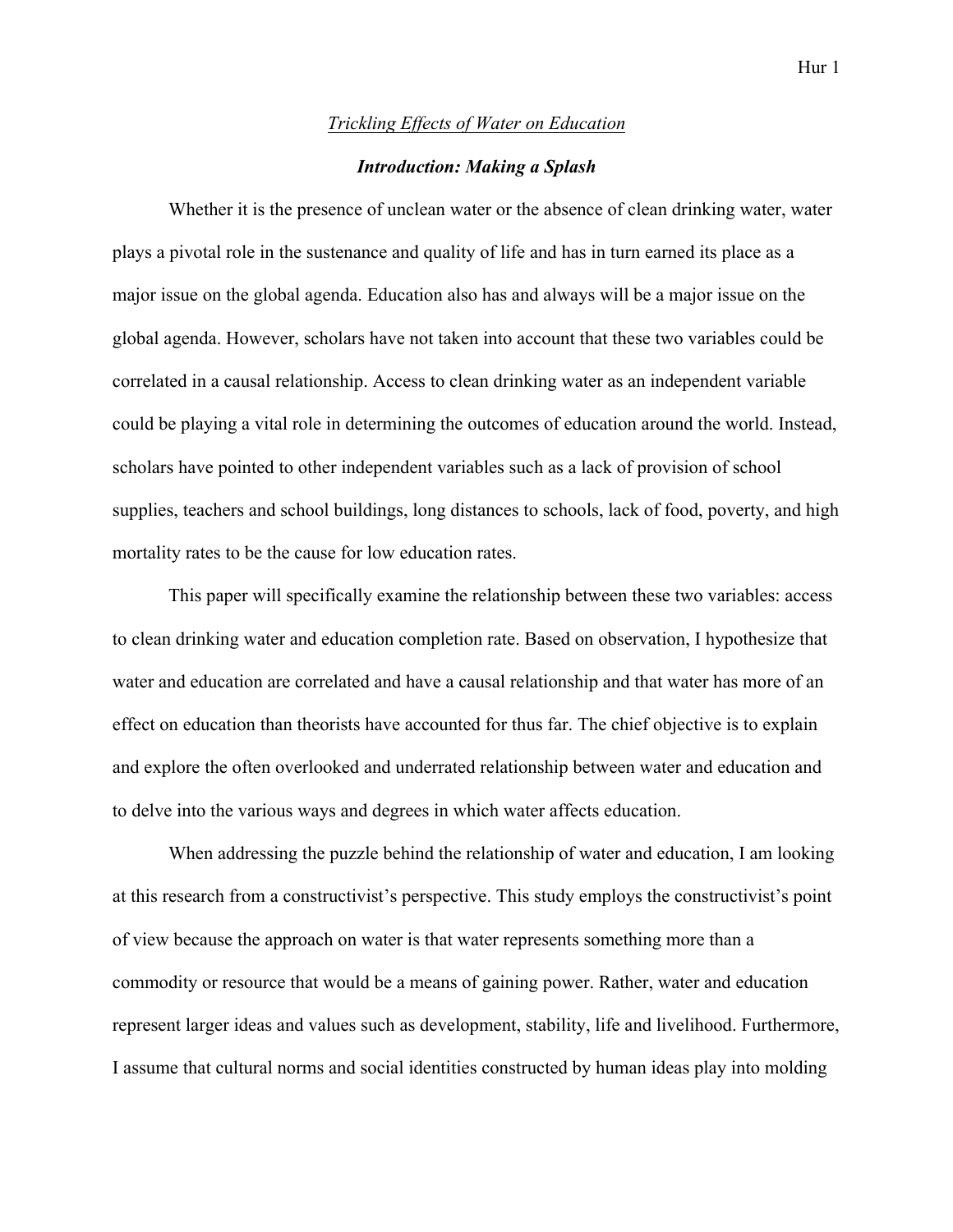the outcome of the puzzle at hand. Since I am taking on a constructivist's point of view, goals, threats and other elements of social reality found within my research will be accepted as social fact and analyzed accordingly.

The research will use a combination of quantitative and qualitative methods. The regression analysis and bar graph will focus on quantitative research, while the case studies of Ethiopia and Finland and the interviews will be analyzed qualitatively in order to address the question and test the hypothesis at hand.

### *Literature Review*

### *Trickling Effects of Water: A Literature Review on the Correlation of Water and Education*

There are already a plethora of studies and theories presented by scholars about water and about education. However, few have suggested or stressed the strong correlation between these specific two variables and thus, have not been able to discuss the causal effects one may have on the other. Instead, the correlation of water to education is overshadowed by presently ongoing conversations concerning some other variable and its effects on education. Some of the ongoing conversations address independent variables such as the lack of personnel, school supplies and school buildings within educational infrastructures, distance to school, food, poverty, and mortality rate among children and their effects on the dependent variable, education.

## *Educational Infrastructure*

Khan, Bellew and King identify the factors responsible for low education enrollment rate as distance to school, cultural barriers, and lack of school buildings, teachers and school supplies (King and Hill). They present convincing theories stating which different variables could be affecting the education enrollment rate. However, the main criticism of Khan, Bellew and King's studies is they fail to address issues external from the educational infrastructures themselves.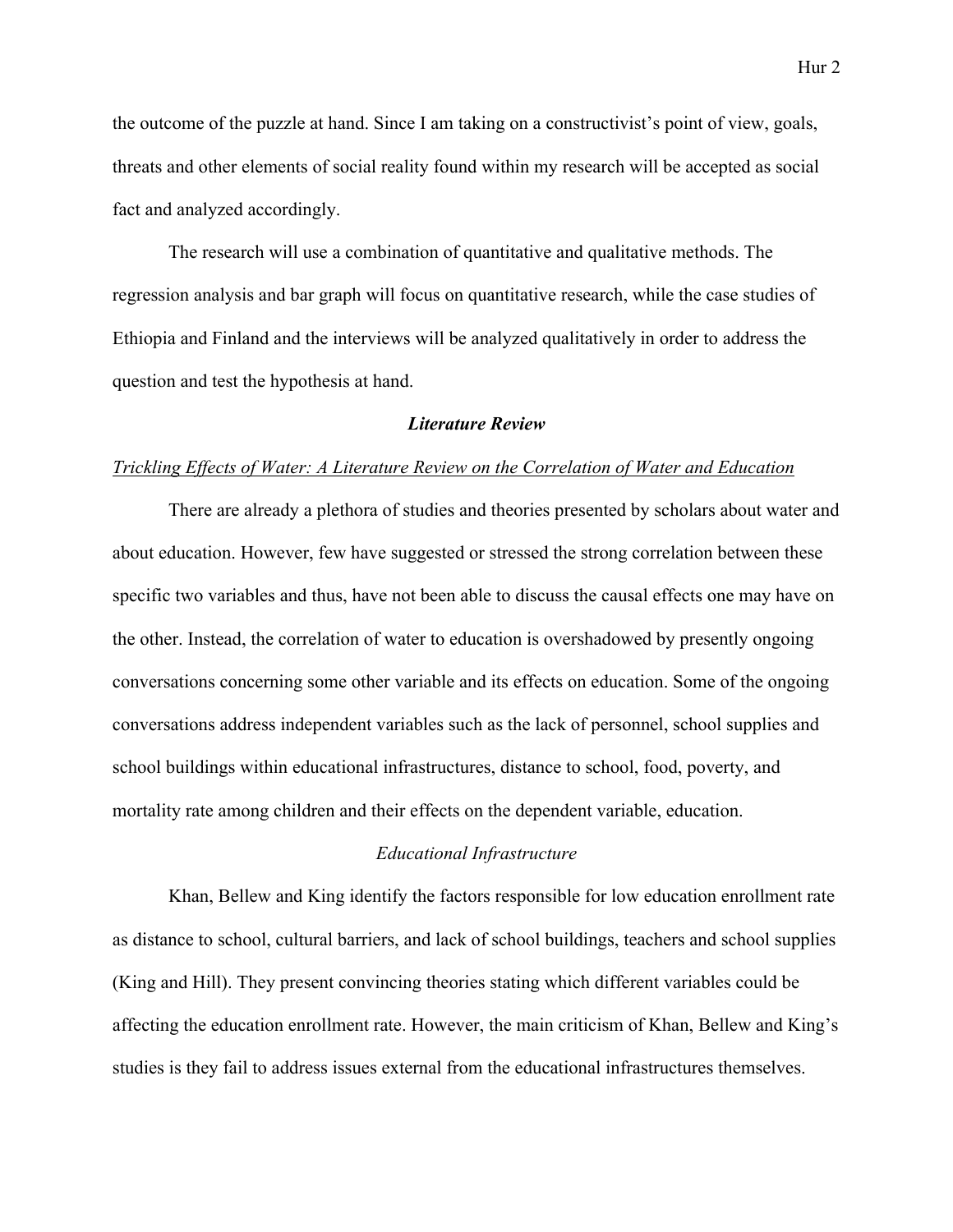A majority of their theories proposed in "*Women's Education in Developing Countries: Barriers, Benefits, and Policies,*" shifts the focus on issues within the educational infrastructure as the reason for the low enrollment rates. However, if external infrastructures (such as, public health or public service infrastructures that provide clean drinking water) that threaten children's education are not first dealt with, there is no use in mending the educational infrastructure since the flawed external infrastructure would get in the way of approaching the idea of enrolling to begin with. Then, the educational infrastructure is not what needs to be dealt with first but it is the external infrastructures that need to be addressed.

Khan, Bellew and King in "*Women's Education in Developing Countries: Barriers, Benefits, and Policies*" found some variables outside of the educational infrastructure such as, distance to contribute to low student enrollment rates. In building off of their argument, access to water qualifies under the same category as it also represents a form of external infrastructure that could potentially cause a shift in education outcomes.

## *Food and Education*

Other theorists have addressed the relationship between underdeveloped, external infrastructure and low education enrollment rates, such as access to food. Programs such as Food For Education (FFE) recognize the vital role access to a basic human needs such as food play on education enrollment rate. In the case studies and experiments referenced in "*How Effective are Food for Education Programs?: A Critical Assessment of the Evidence from Developing Countries,*" a correlation and causational relationship is defined between access to food and education enrollment rate (Adelman, Gilligan and Lehrer). This is similar to my own study because I will be probing to see if there is a correlation and causal relationship between water – a vital human need just like food, and education.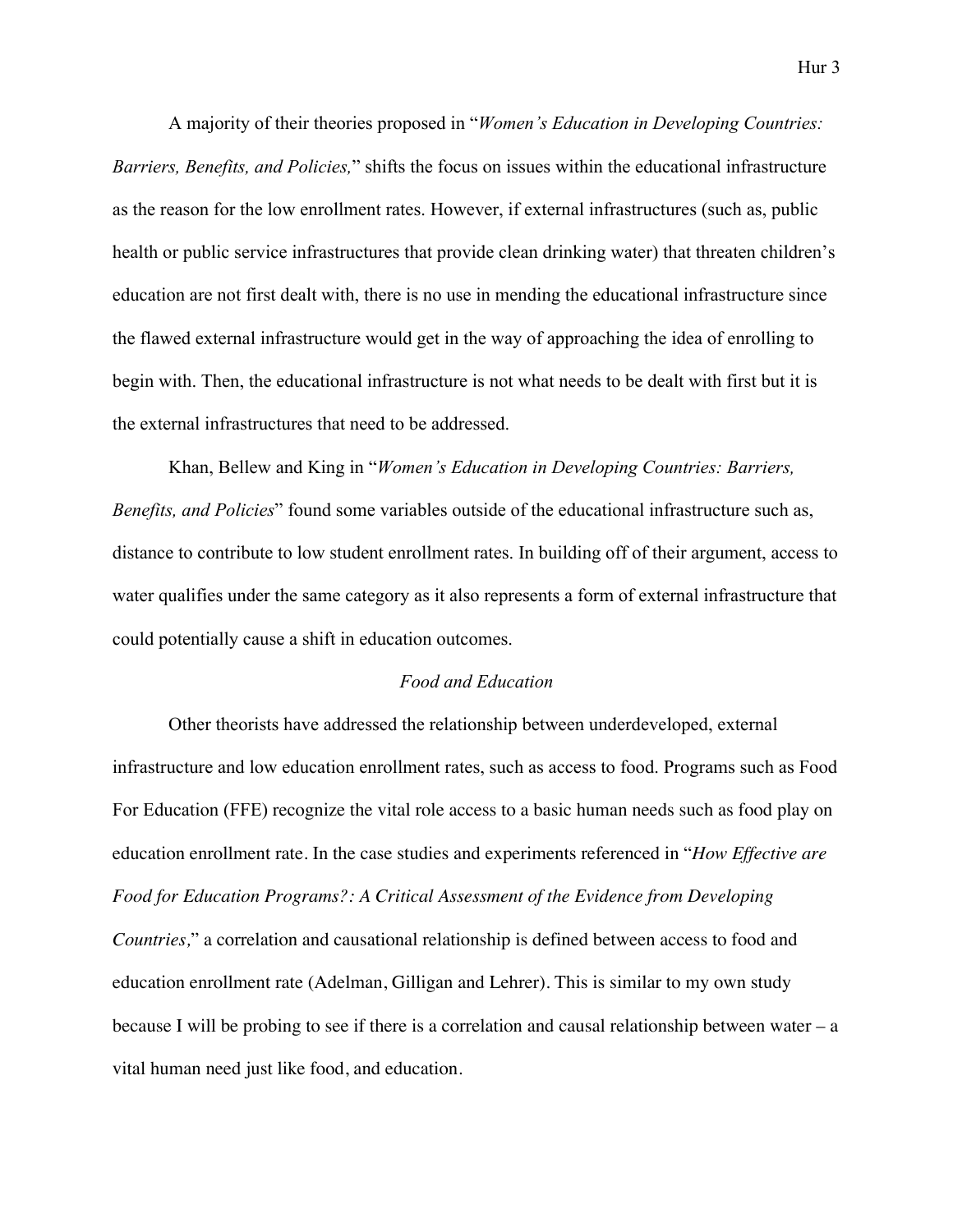This research is useful in constructing my own hypothesis because my own hypothesis attempts to establish a correlation and causational relationship between similar variables. Furthermore, Adelman, Gilligan and Lehrer's study concludes that there is indeed a positive correlational and causational relationship between access to food and education enrollment rate. Results from this study provide a strong foundational argument that I could utilize within my own hypothesis.

### *Malnutrition and Learning*

Brown and Pollitt establish a causational relationship between malnutrition and learning. However, this is not to be confused with access to food and its causal relationship with attendance rates in school. They establish that high levels of malnutrition increase truancy levels which contribute to low completion rates.

Furthermore, Brown and Pollitt state that malnutrition poses many issues to health; malnutrition leads to diminishing weight, stunted growth, weakened resistance to infection and, in extreme cases, lower levels of life expectancy. However, the article fails emphasize how these variables influence the cultural norms within the observed societies; because quality of life and life expectancy is low in these regions, parents do not invest in long-term goals such as education for their children, but focus rather on meeting their immediate needs such as food and water.

The article inspired me to conduct more research on the causal relationship between basic resources and learning outcomes. In doing so, I eventually found a parallel between malnutrition and dehydration, food and water, and learning outcomes to education completion rates.

## *Mortality and Education*

Oloo contributed to the ongoing conversation regarding the role access to clean drinking water plays in improving the quality of life in developing communities. Through their case study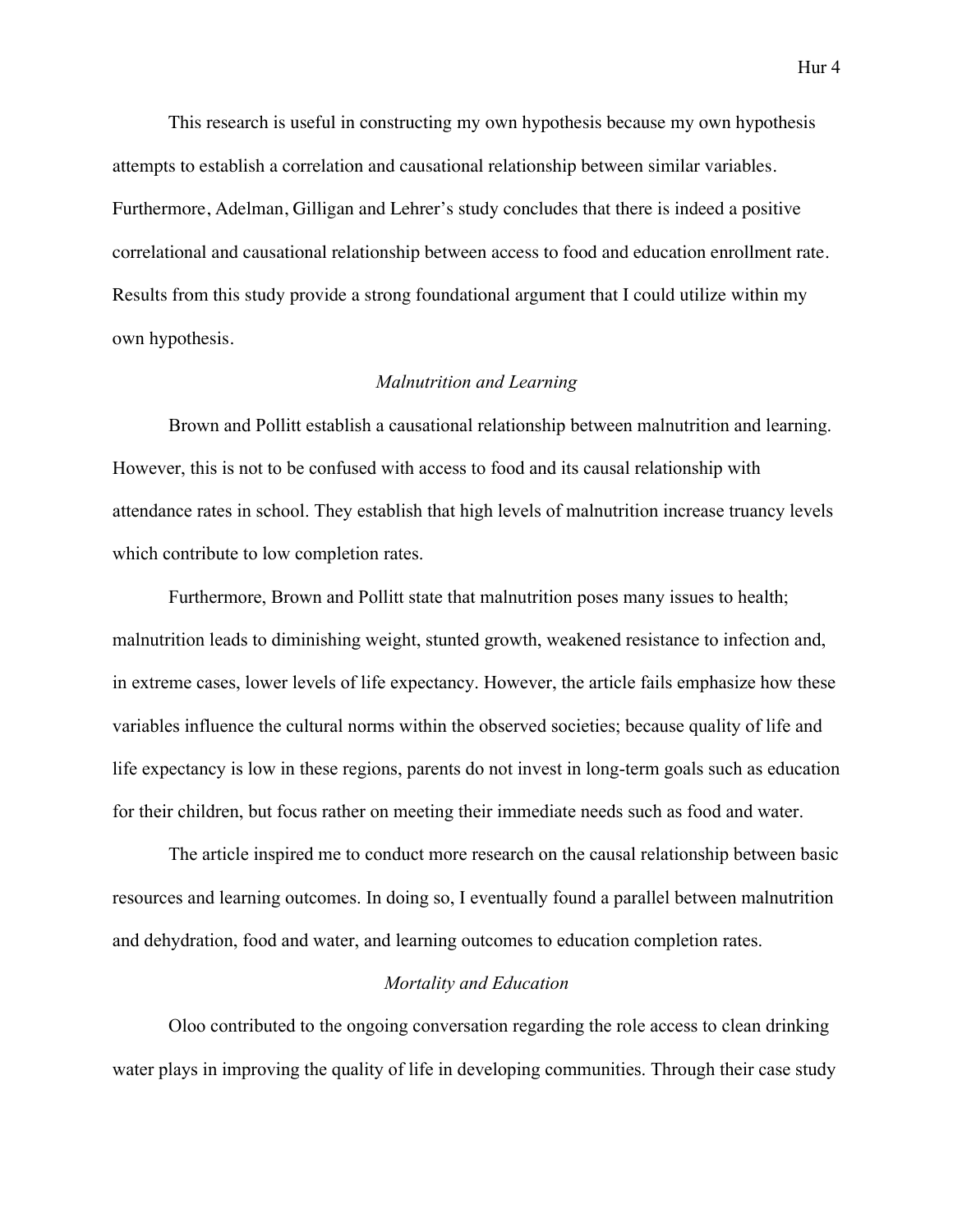analysis on Senegal, Oloo established that access to clean drinking water, modern sanitation facilities and hygiene have a direct causal relationship with child mortality rates.

Similar to the relationship between malnutrition and education levels, child mortality rates affect the degree to which parents send their kids to schools. This relates to my argument as access to clean drinking water plays an important role in prolonging a child's life which, in turn, alters their long-term goals which may include pursuing education.

Thus, if access to clean drinking water were to be resolved, there would be a decrease in child mortality rates which could lead to an improvement in education outcomes.

## *Poverty and Education*

In addition to the aforementioned variables that affect enrollment rates, the article, "*The Effect of Poverty on Child Development and Educational Outcomes*" examines the role poverty plays on attainment of education (Engle and Black, 243). The authors of this article exercise a multi-dimensional approach by examining the effects of poverty in the United States and developing countries. Through such processes, the authors are able to explore how characteristics of families, disruptions in family functioning, and relations between families and children all link to poverty's impact on the lives of children and families. Through close examination, they are able to frame a correlation between poverty rates and academic performance; more specifically, that children living in poverty tend to perform more poorly in cognitive studies than those not living in poverty.

This relates to my argument as access to water can be viewed as a reflection of the degree of poverty in developing societies. As access to water serves as a form of infrastructure, the absence of it conveys an important distinction between developed and underdeveloped societies.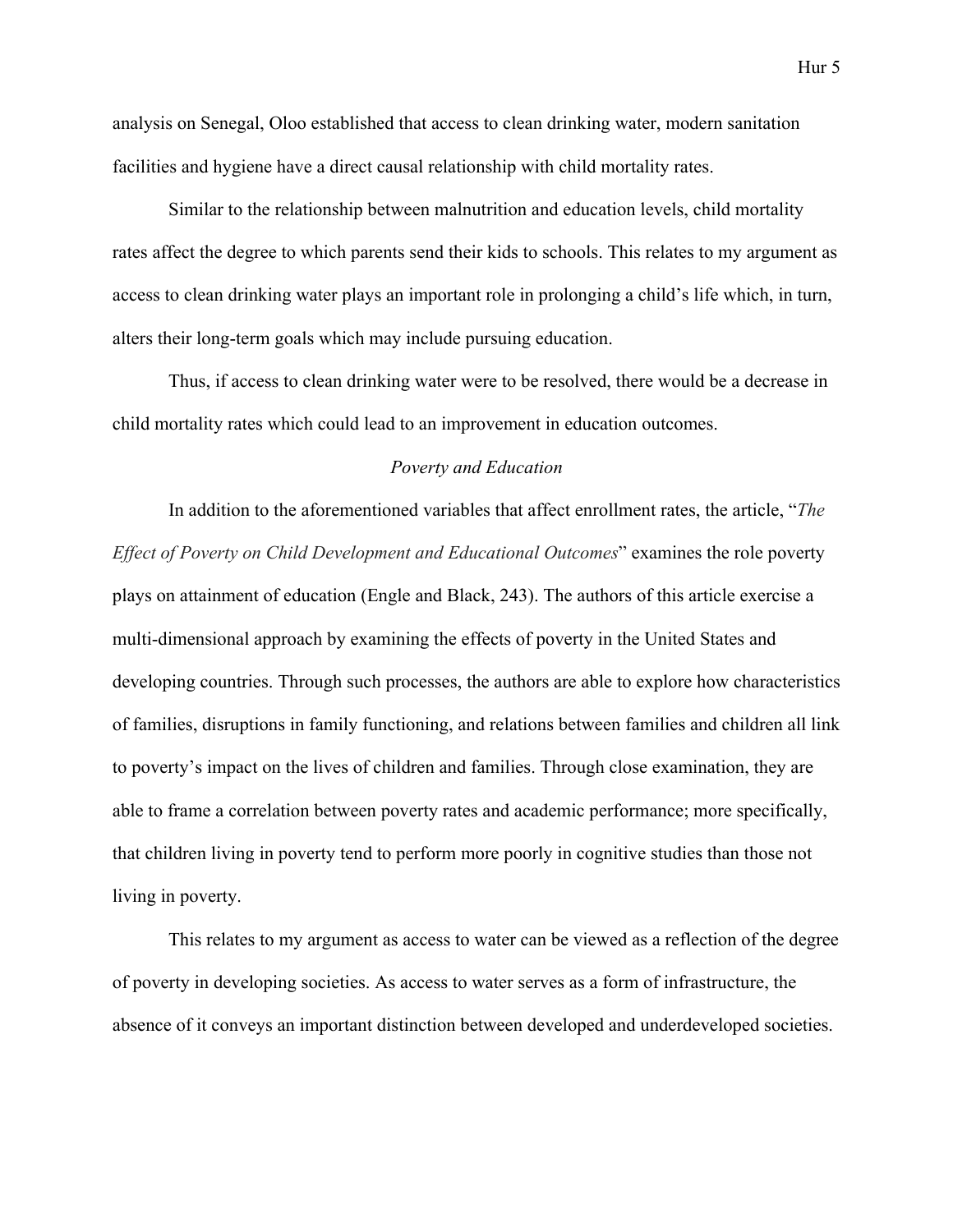Thus, in observing the relationship between poverty rates and academic performance, it is evident that factors such as access to drinking water contribute towards educational outcomes.

## *Reflections*

Despite the varying theories presented in this section, there is no instance in which an article establishes water as the main source affecting education. While each article provides valid evidence, my argument incorporates aspects of each argument by focusing on the issue at a more macro-level.

A macro-level observation of water needs to be emphasized because the issue of access to clean drinking water encompasses all the aforementioned variables in this section. Upon analyzing these theories, lack of access to clean drinking water contributes to all these problems and thus, water itself should serve as the focus of this issue. This study will show that the relationship between water and education has a greater explanatory power than the other factors mentioned above.

### *Research Design*

As discussed in the literature review, there have been diverse arrays of theories proposing a number of effects that different variables have on education. However, no theory seems to suggest that water is the root cause of the issues stated and the ultimate and most prominent variable which effects education through a series of trickling causal mechanisms. The overarching goal of this study is to explore whether clean drinking water effects education completion rates in developing countries and if so, how and in what ways.

The aim of this research is to use a combination of mixed methods to identify and understand the relationship – both correlation and causation, between clean drinking water and

Hur 6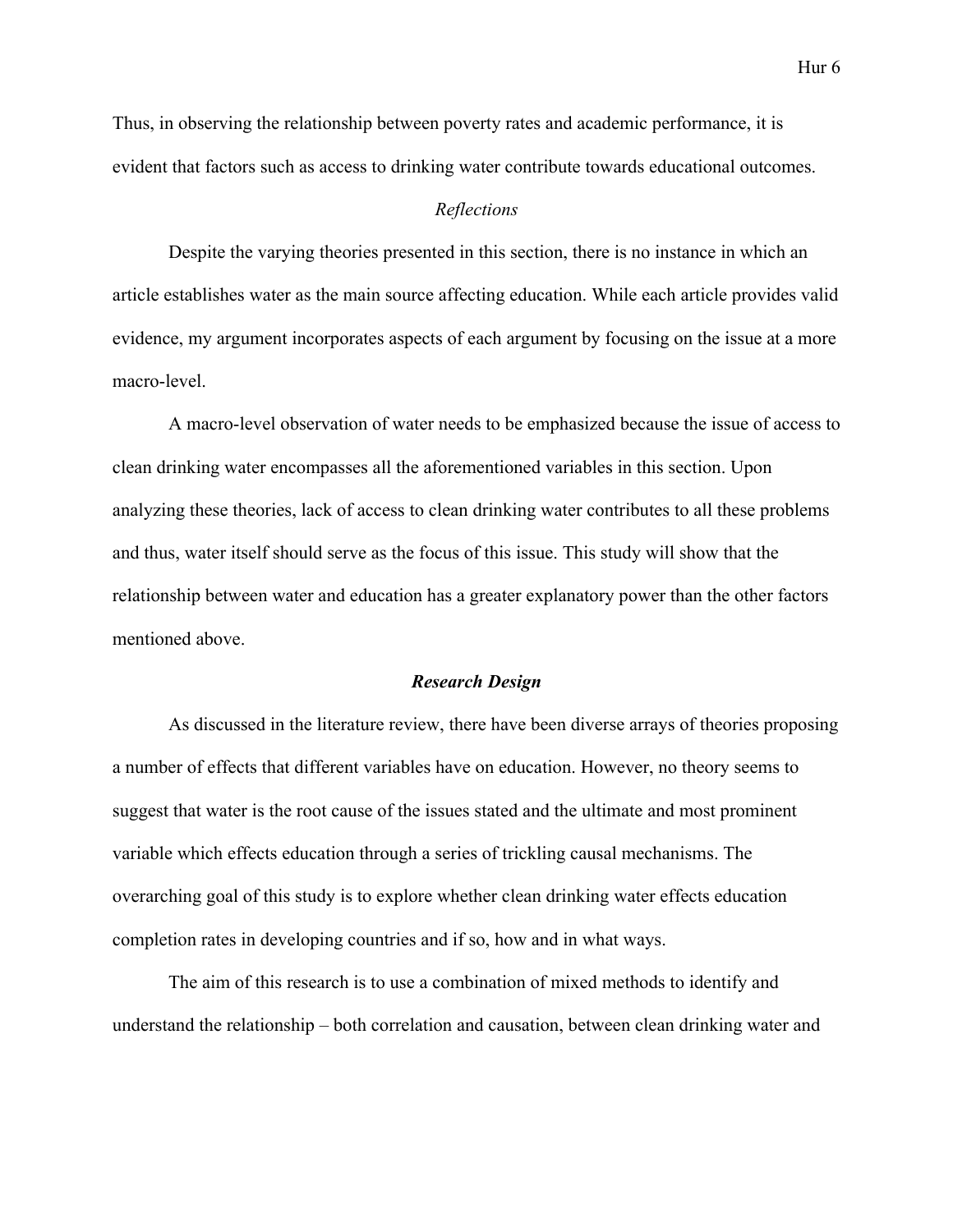education outcomes. Thus, part of the research will incorporate a large-N research design format and another portion will incorporate small-N research design format.

For the large-N portion of the research design format, conclusions were drawn from comparing between conditions found in the case study of Ethiopia and Finland, respectively. Participants were grouped into categories (% of relevant age group that completed primary education, % of relevant age group that completed secondary education, % of population with access to an improved water source, etc.). Statistical tests were used to determine how reliable the acquired data was.

Another portion of the research used a small-N research design format. This type of approach in research design was used when conducting interviews and when observing a small group of women who drew water. Inferential statistics is not used here. Instead observations were made of real-life scenarios.

I will utilize qualitative methods when performing within-case analysis and cross-case comparisons on case studies of Ethiopia and Finland. The reason for having picked Ethiopia and Finland as my case studies is because they are relative in size. At first, I considered analyzing the United States; however, the United States is very large and much too diverse. The effects of ease of access to drinking water would vary drastically by region. I chose Finland because not only does it qualify as a developed country, Finland is more proportionate in size to Ethiopia than the United States. Also, Finland is renowned for having an excellent education system. Looking into a country that has a high-level of access to clean drinking water and also has a great education system may produce correlations between those two variables.

Utilizing two cases with extreme differences is ideal in exploring my argument for two reasons: 1.) the stark differences between the cases will make data more apparent and, 2.)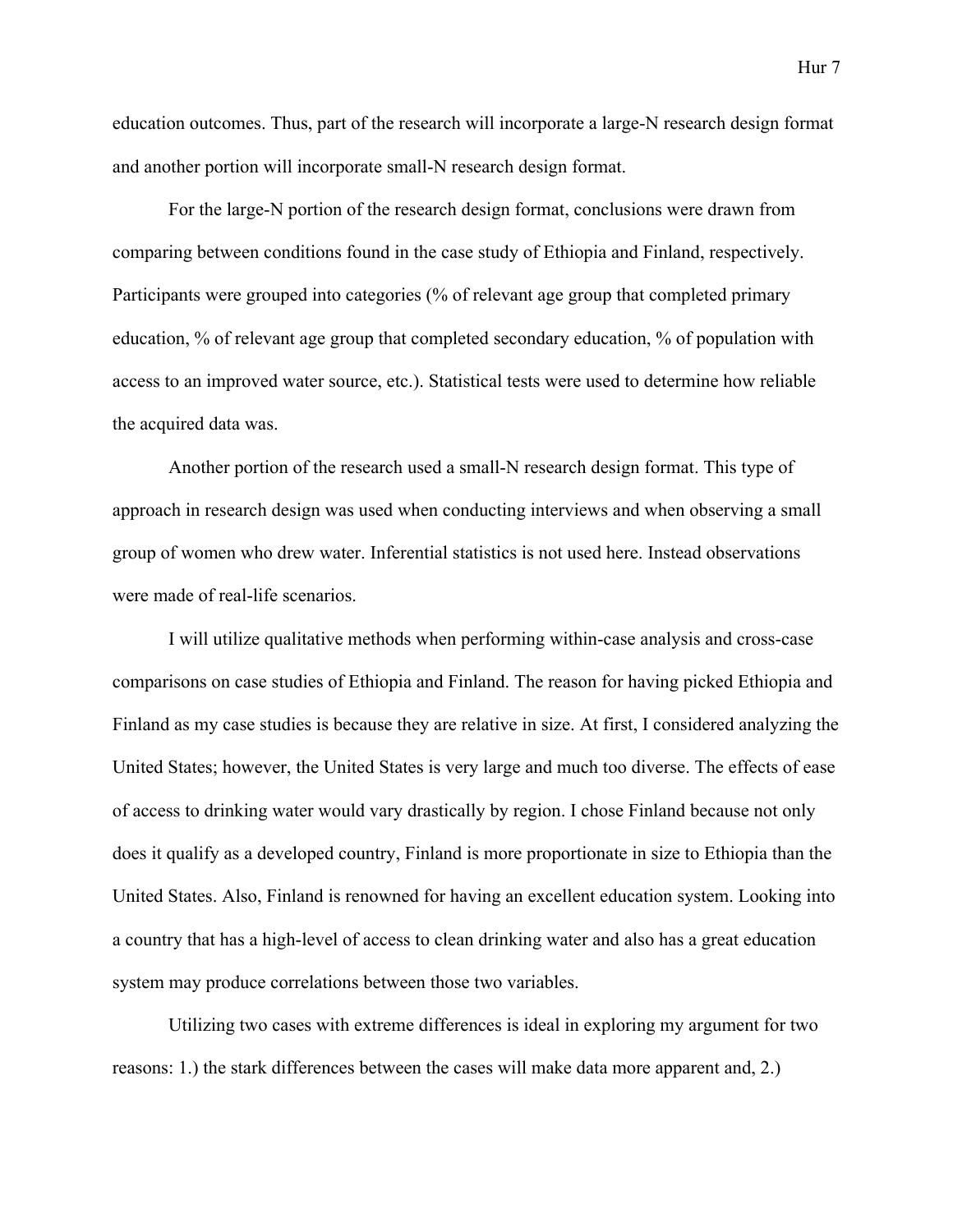observing a developed country and an underdeveloped country would make my argument more universally applicable.

For the within-case analysis of Ethiopia, I will present data collected from interviews with females in Ethiopia who have had to sacrifice their education in order to draw water. It is appropriate to perform interviews because they provide a human perspective and also better depict the extent in which the lack of access to clean drinking water takes a toll on lives and on education.

For the cross-case comparisons of the two case studies, I will use quantitative methods. I will present percentages of school enrollment rates of females v. males in comparison to the access to improved water source of each country in bar graph format. The bar graph will depict the correlation between water and its effects on female education as opposed to male education. Although my study is not focused on the effects of access to water on female education, I will largely take into account the effects that access to water has on female education because females significantly make up such a large portion of the population that are not able to obtain an education due to the lack of access to clean drinking water.

Furthermore, I will present and analyze a linear regression analysis of water v. education completion rates to test my own hypothesis; an additional linear regression analysis of the # of teachers v. education completion rates will be analyzed in order to test for other underlying variables. Utilizing quantitative methods is appropriate because they provide statistical evidence of the correlation between clean drinking water and education completion rates. Furthermore, the regression analysis could generalize my argument by emphasizing any patterns that may appear within the data which incorporates more cases than a comparative case study.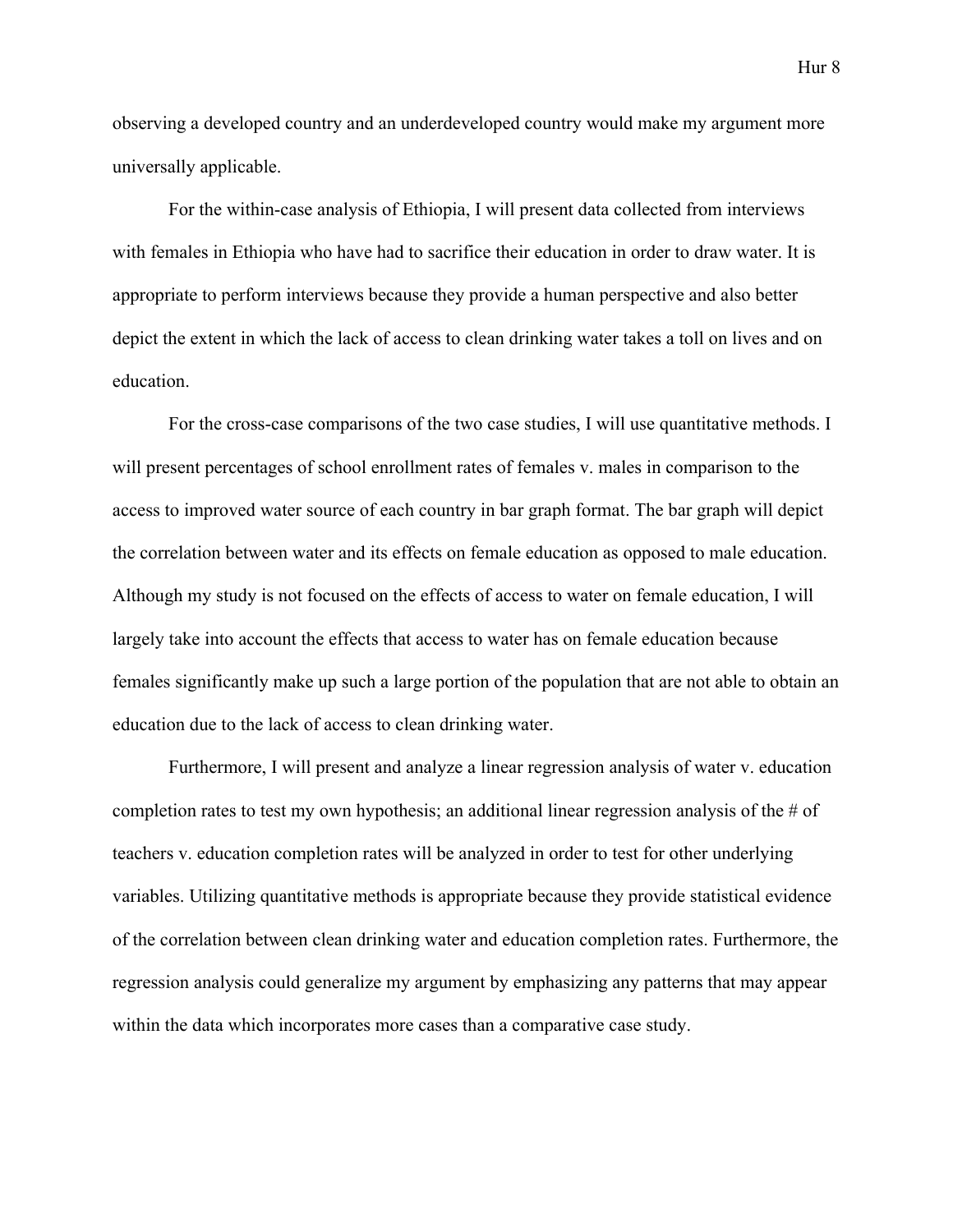All data collected for each respective case study and for the linear regression analyses will be drawn from 2005 as the point in time reference. This is due to the fact that the most data for all variables were available in 2005. It is also fairly recent since it isn't more than 10 years ago. The point in time of when the interviews were collected is unavailable since I did not collect them in person. Rather, they are being quoted from other sources. An estimated time frame of when the interviews were conducted would be around the time when the article was written (roughly, 2010) and the documentary was filmed (roughly, 2008).

### *Empirical Data*

### *Trickling Effects of Water on Education*

## *Independent Variable: Water*

In this study, "clean drinking water" is specifically measured as "improved water source". "Access to clean drinking water" is calculated by measuring "total % of population with access to improved water source".

According to the World Bank's World Databank, "Improved water source" is defined as: "Access to an improved water source refers to the percentage of the population using an improved drinking water source. The improved drinking water source includes piped water on premises (piped household water connection located inside the user's dwelling, plot or yard), and other improved water sources (public taps or standpipes, tube wells or boreholes, protected dug wells, protected springs, and rainwater collection)." Clean drinking water and improved water source will be used interchangeably.

## *Dependent Variable: Education*

In this study, "education completion rates" are taken into account to measure overall education outcomes. As opposed to measuring the education enrollment rate, I decided to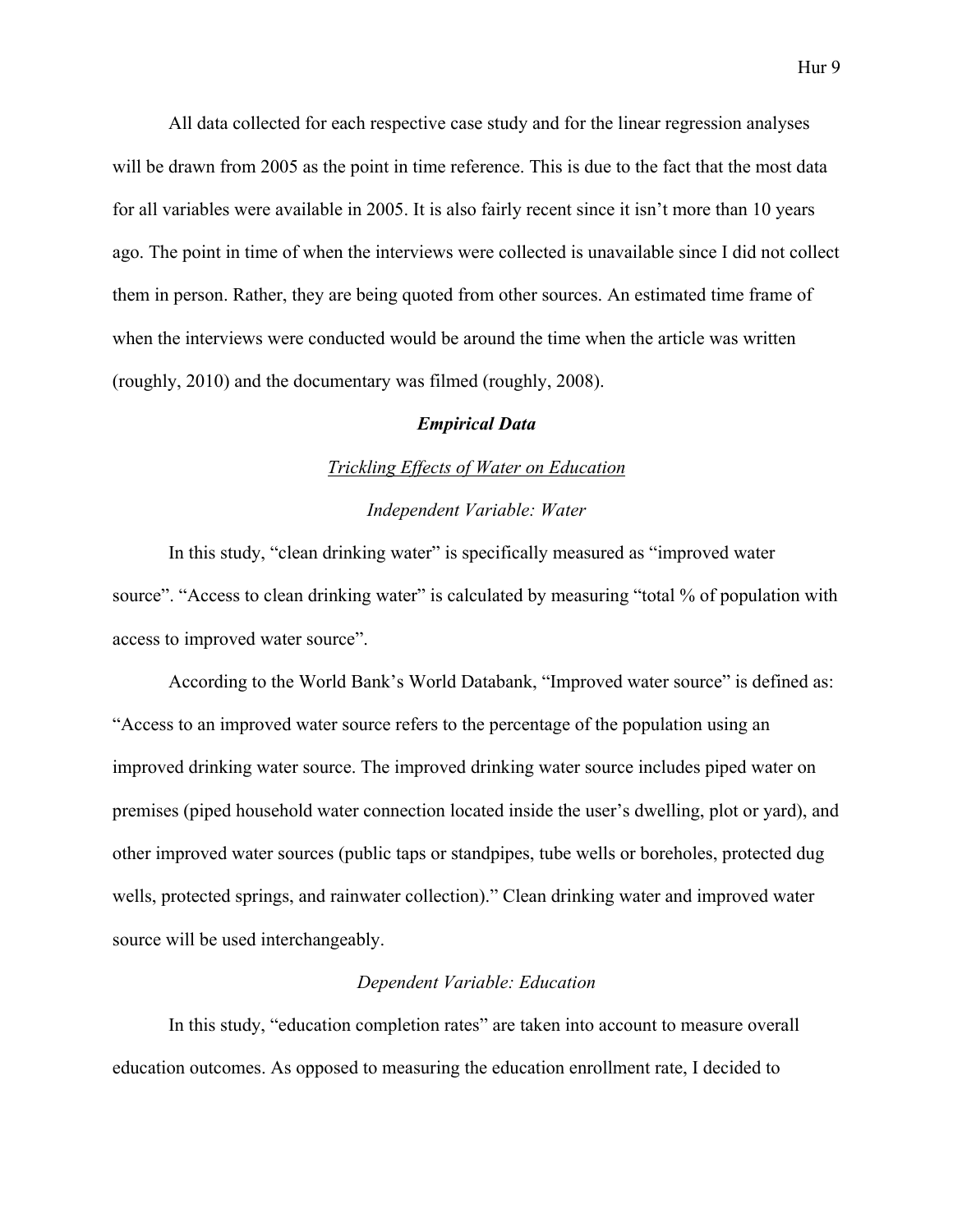calculate the education completion rate instead because students often drop out after having enrolled due to problems posed by the lack of accessible clean drinking water as the proposed causal mechanisms suggest. "Official enrollments sometimes differ significantly from attendance and even school systems with high average enrollment ratios may have poor completion rates" (World Bank). Thus, measuring the completion rate rather than the enrollment rate is more accurate.

Though calculating education completion rate as opposed to education enrollment rate is more accurate, calculating education completion rate is still flawed. The education completion rate does not equate to a quality education. Illiteracy rates are still high. However, it is still less flawed than education enrollment rate and thus, makes for a better means of calculating education.

## *Linear Regression Analysis*

A linear regression analysis was conducted to calculate the correlation of clean drinking water and education. The independent variable is set as "Improved Water Source (% of population with access)" and the dependent variable is set as "Primary Education Completion Rate (% of total relevant age group)" and "Lower Secondary Education Completion Rate (% of total relevant age group)".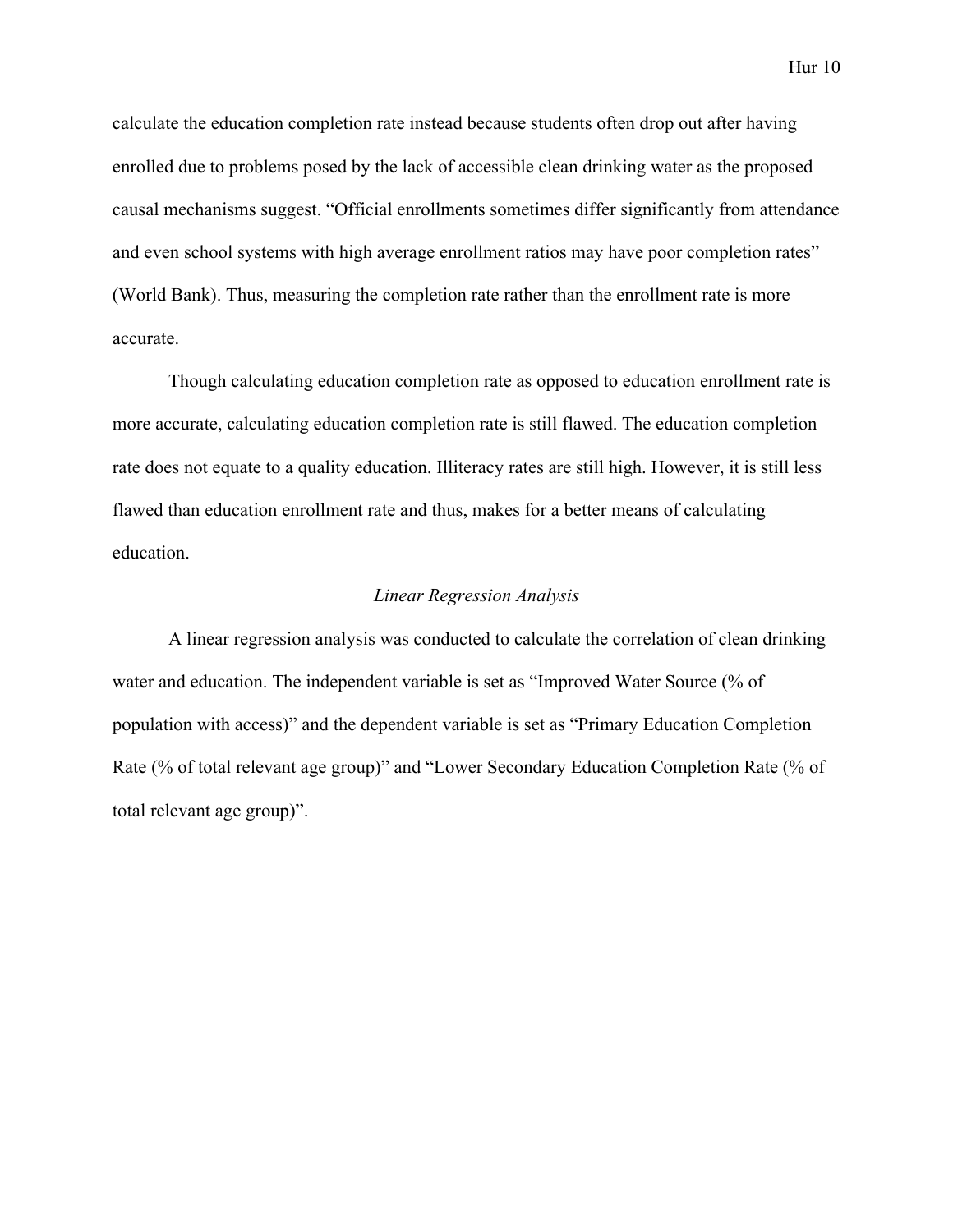

## **Improved Water Source v. Primary Education Completion Rate**

\*This scatterplot shows a strong positive linear correlation between Improved Water Source and Primary Completion Rate.

#### **Variables Entered/Removed<sup>a</sup>**

| Model | Variables Entered                                                   | Variables Removed | Method |
|-------|---------------------------------------------------------------------|-------------------|--------|
|       | Improved Water Source (% of<br>population with access) <sup>o</sup> |                   | Enter  |

a. Dependent Variable: Primary Completion Rate (total of relevant age group)

b. All requested variables entered.

#### **Model Summary**

| Mode | R                   | R Square | <b>Adjusted R Square</b> | Std. Error of the |
|------|---------------------|----------|--------------------------|-------------------|
|      |                     |          |                          | Estimate          |
|      | $.735$ <sup>a</sup> | .540     | .536                     | 11.95271          |

a. Predictors: (Constant), Improved Water Source (% of population

with access)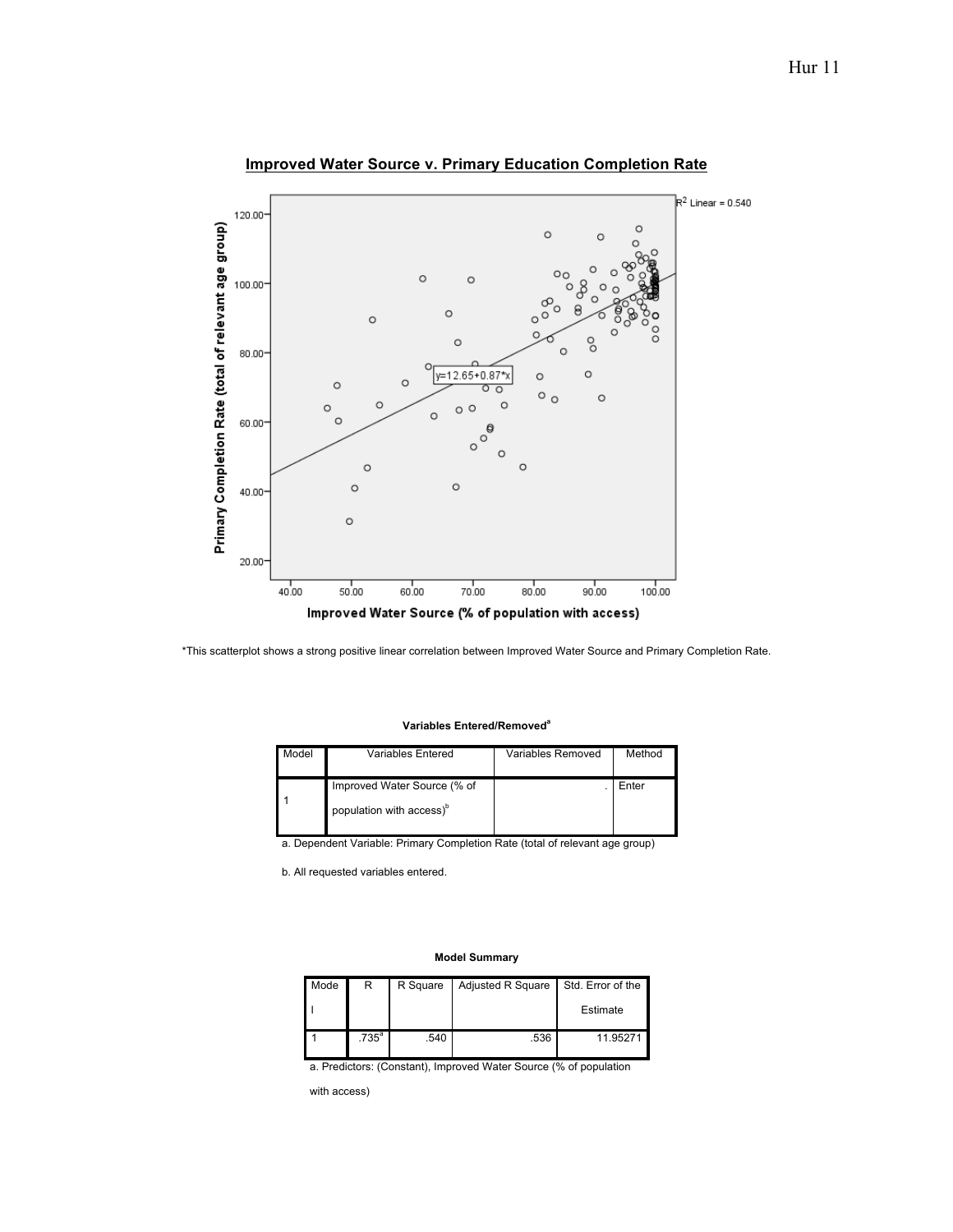#### **ANOVA<sup>a</sup>**

| Model |            | Sum of Squares | df  | Mean Square |         | Sig.              |
|-------|------------|----------------|-----|-------------|---------|-------------------|
|       | Regression | 19934.958      |     | 19934.958   | 139.535 | .000 <sup>b</sup> |
|       | Residual   | 17001.207      | 119 | 142.867     |         |                   |
|       | Total      | 36936.166      | 120 |             |         |                   |

a. Dependent Variable: Primary Completion Rate (total of relevant age group)

b. Predictors: (Constant), Improved Water Source (% of population with access)

### **Coefficients<sup>a</sup>**

| Model |                                                        | <b>Unstandardized Coefficients</b> |            | <b>Standardized Coefficients</b> |        | Sig. |
|-------|--------------------------------------------------------|------------------------------------|------------|----------------------------------|--------|------|
|       |                                                        | B                                  | Std. Error | <b>Beta</b>                      |        |      |
|       | (Constant)                                             | 12.645                             | 6.545      |                                  | 1.932  | .056 |
| ∣ 1   | Improved Water Source (%<br>of population with access) | .874                               | .074       | .735                             | 11.812 | .000 |

a. Dependent Variable: Primary Completion Rate (total of relevant age group)

## **Improved Water Source v. Lower Secondary Education Completion Rate**



\* This scatterplot shows a strong positive linear correlation between Improved Water Source and Lower Secondary Completion Rate.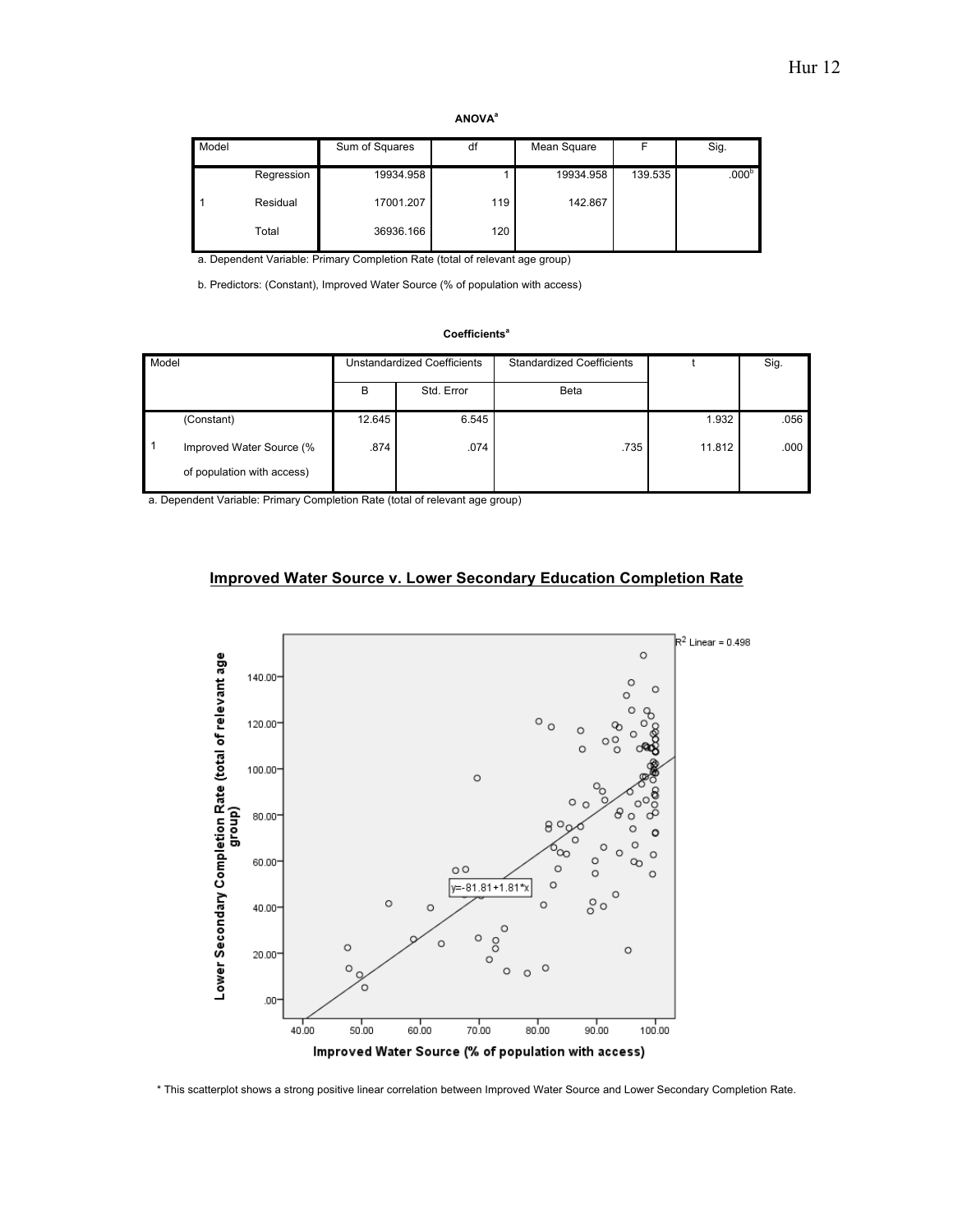#### **Variables Entered/Removed<sup>a</sup>**

| Model | Variables Entered                    | Variables Removed | Method |
|-------|--------------------------------------|-------------------|--------|
|       |                                      |                   |        |
|       |                                      |                   |        |
|       | Improved Water Source (% of          |                   | Enter  |
|       |                                      |                   |        |
|       | population with access) <sup>b</sup> |                   |        |
|       |                                      |                   |        |

a. Dependent Variable: Lower Secondary Completion Rate (total of relevant age group)

b. All requested variables entered.

#### **Model Summary**

| Model |          | R Square | <b>Adiusted R Square</b> | Std. Error of the Estimate |
|-------|----------|----------|--------------------------|----------------------------|
|       | $.706^a$ | 498.     | .494                     | 24.36538                   |

a. Predictors: (Constant), Improved Water Source (% of population with access)

### **ANOVA<sup>a</sup>**

| Model |            | Sum of Squares | df  | Mean Square |         | Sig.              |
|-------|------------|----------------|-----|-------------|---------|-------------------|
|       | Regression | 65398.678      |     | 65398.678   | 110.160 | .000 <sup>b</sup> |
|       | Residual   | 65897.576      | 111 | 593.672     |         |                   |
|       | Total      | 131296.254     | 112 |             |         |                   |

a. Dependent Variable: Lower Secondary Completion Rate (total of relevant age group)

b. Predictors: (Constant), Improved Water Source (% of population with access)

### **Coefficients<sup>a</sup>**

| Model                       | Unstandardized Coefficients |            | <b>Standardized Coefficients</b> |          | Sig. |
|-----------------------------|-----------------------------|------------|----------------------------------|----------|------|
|                             | B                           | Std. Error | <b>Beta</b>                      |          |      |
| (Constant)                  | $-81.807$                   | 15.537     |                                  | $-5.265$ | .000 |
| Improved Water Source (% of | 1.811                       | .173       | .706                             | 10.49    | .000 |
| population with access)     |                             |            |                                  | 6        |      |

a. Dependent Variable: Lower Secondary Completion Rate (total of relevant age group)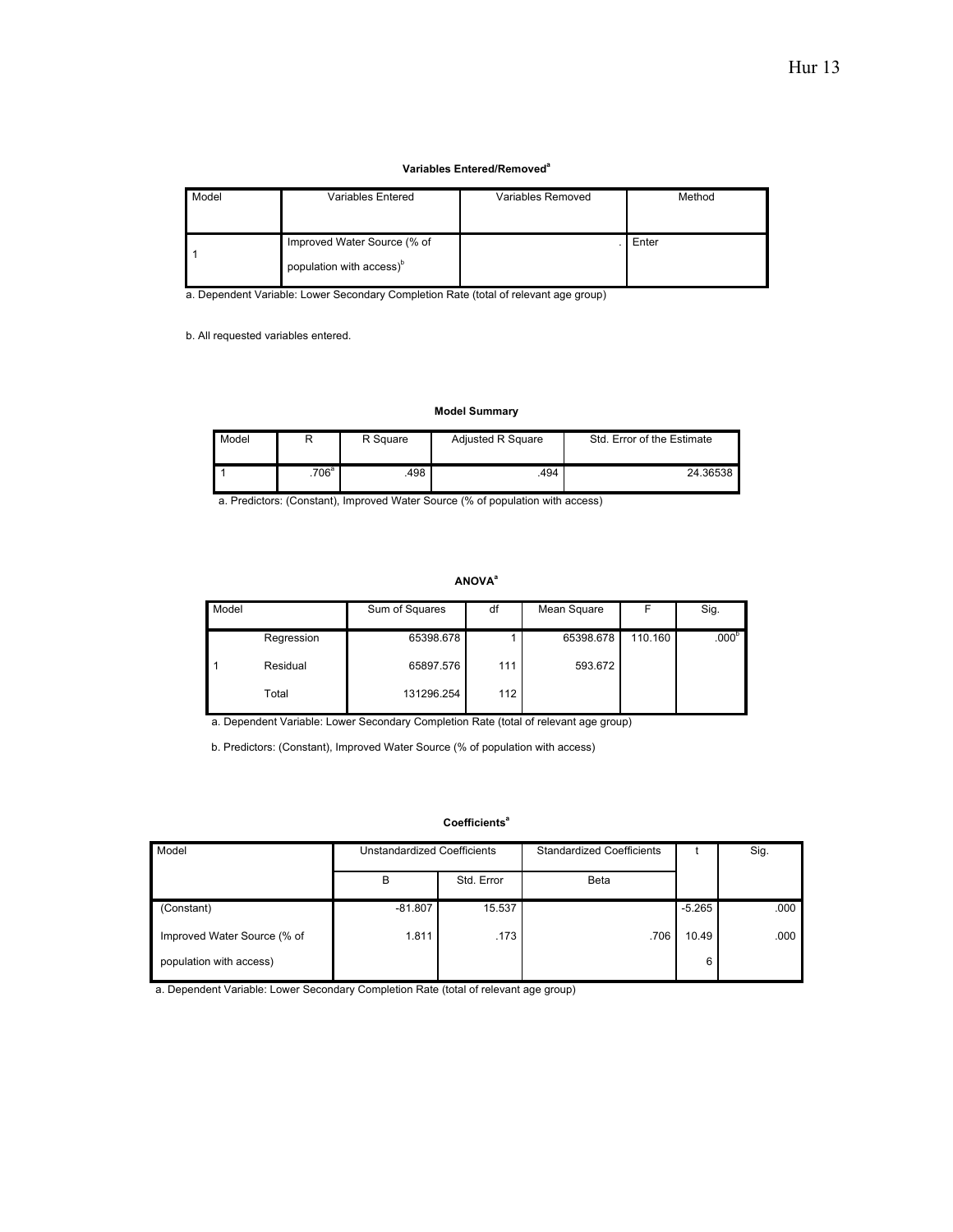*After having conducted a linear regression analysis on the access to improved water source and education completion rates, a significant correlation between education completion rate and access to improved water source was found.* The statistical result shows a significant positive correlation between the two variables. This means when there is an increase in access to an improved drinking source, there will also be an increase in education completion rate on both primary and secondary levels.

Also, the probability of it being rejected due to chance is less than 5% since the significance level is at .000 in both linear regression analyses. This means the relationship between water and education completion rate is significant.

Another important indicator is  $\mathbb{R}^2$ , which represents whether the model accurately reflects reality. In the linear regression analysis of primary education completion rates and access to improved water source, the  $R^2$  value was equal to .540. This is considered a strong value as it is >.4. This value also means that the regression explains 54% of the variation in the dependent variable, or the outcome of primary completion rate. In the linear regression analysis of lower secondary education completion rates and access to improved water source, the  $R<sup>2</sup>$  value was equal to .498. Again, this is considered a strong value as it is >.4. This value also means that the regression explains 49.8% of the variation in the dependent variable, or the outcome of lower secondary education completion rate.

Also, another linear regression analysis was conducted to challenge underlying variables such as the number of teachers (proposed independent variable by Khan, Bellew and King), suggesting that revisions to educational infrastructures will bring about a positive correlation in education enrollment/completion rates. Although I did not measure all the suggested variables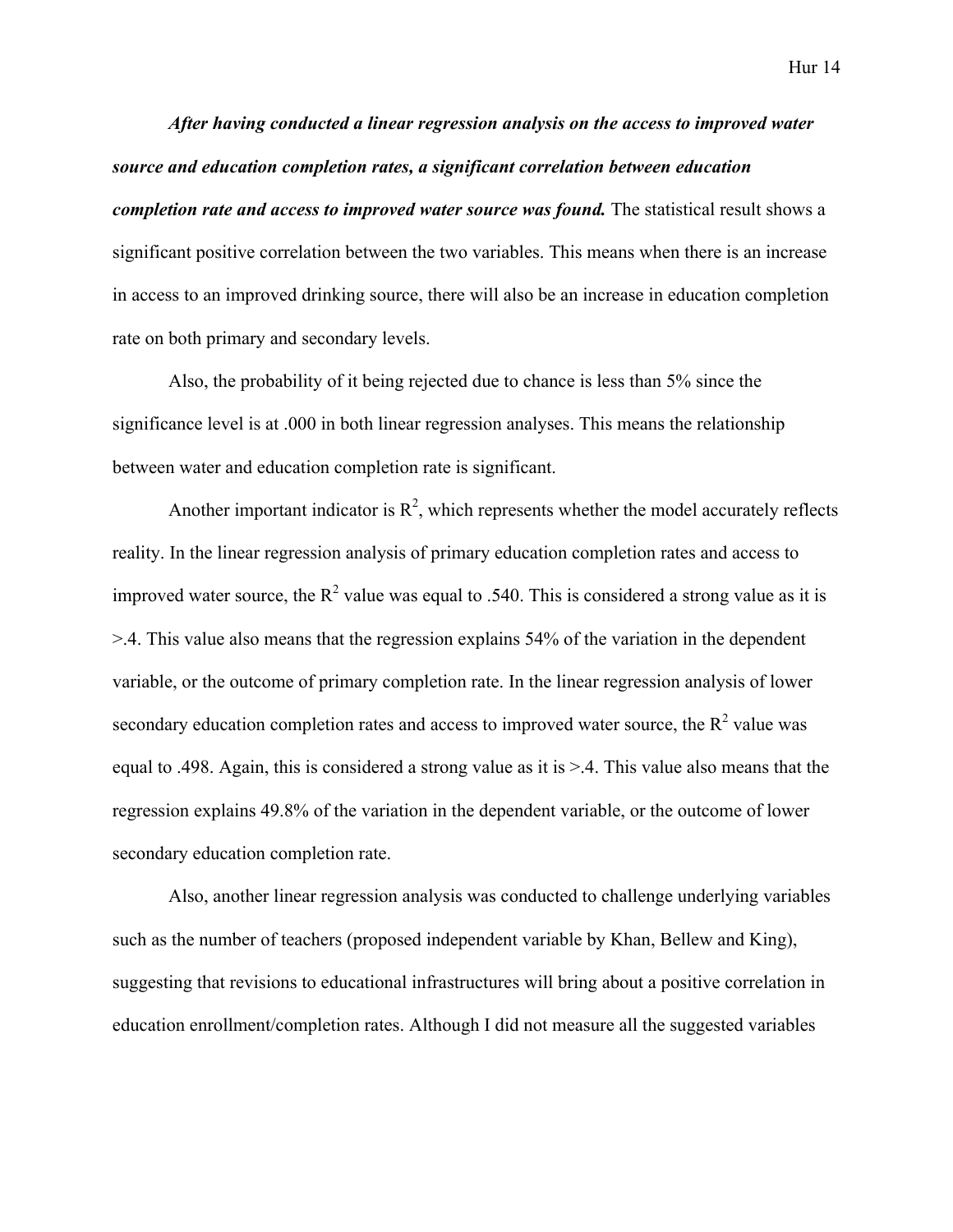within the educational infrastructure to be adjusted, I measured one type of revision to educational infrastructure to be representative of other revisions to educational infrastructure.



**# of Primary Education Teachers v. Primary Education Completion Rate**

| Model | <b>Variables Entered</b>                     | Variables Removed | Method |
|-------|----------------------------------------------|-------------------|--------|
|       | # of primary education teachers <sup>o</sup> |                   | Enter  |

a. Dependent Variable: Primary completion rate (% total of relevant age group)

b. All requested variables entered.

#### **Model Summary**

| Model |                | R Square | Adjusted R | Std. Error of the |
|-------|----------------|----------|------------|-------------------|
|       |                |          | Square     | Estimate          |
|       | $.057^{\circ}$ | .003     | $-0.006$   | 21.41637          |

a. Predictors: (Constant), # of primary education teachers

### **ANOVA<sup>a</sup>**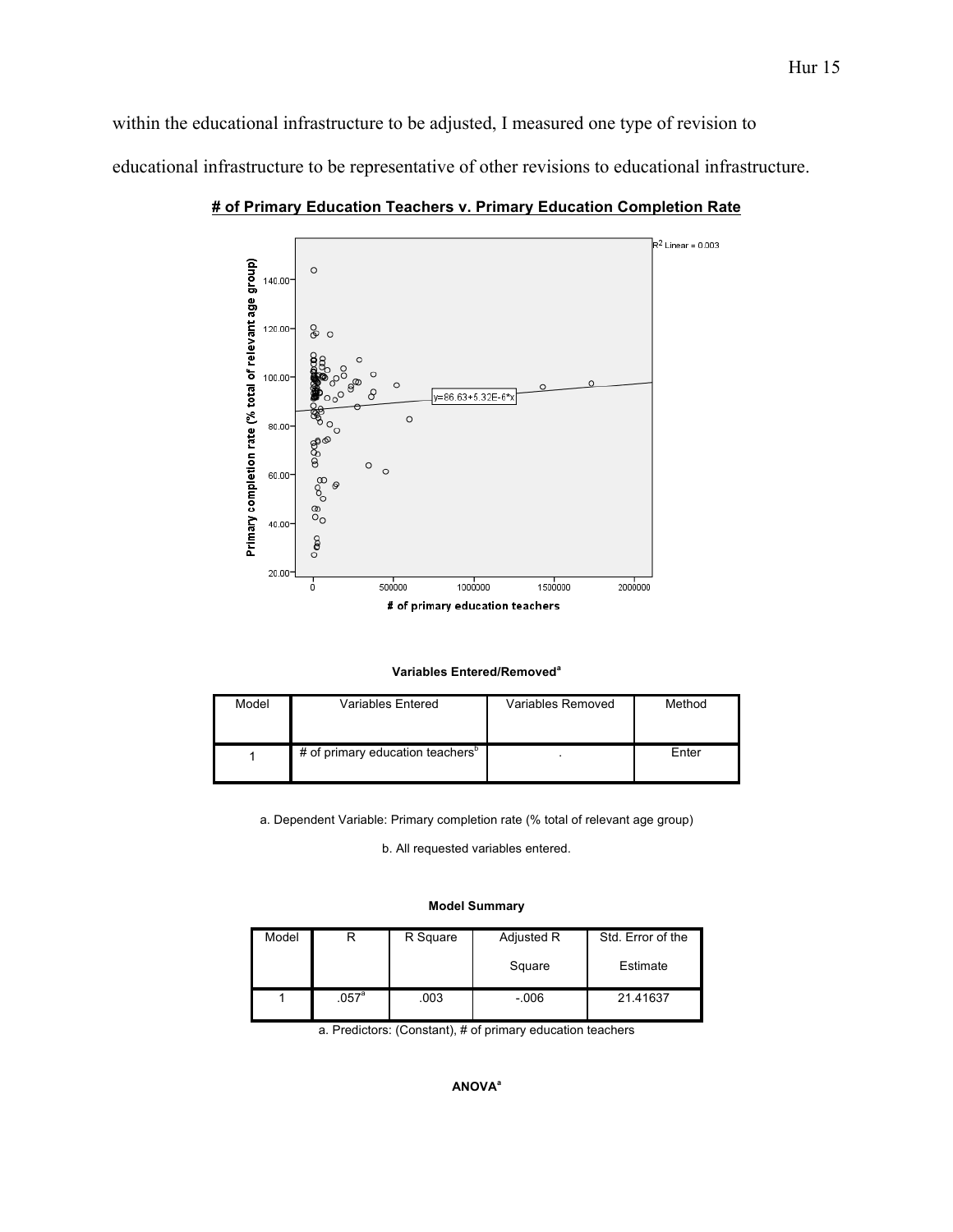| Model      | Sum of Squares | df  | Mean Square |      | Sig.           |
|------------|----------------|-----|-------------|------|----------------|
| Regression | 169.719        |     | 169.719     | .370 | $.544^{\circ}$ |
| Residual   | 51828.695      | 113 | 458.661     |      |                |
| Total      | 51998.413      | 114 |             |      |                |

a. Dependent Variable: Primary completion rate (% total of relevant age group)

b. Predictors: (Constant), # of primary education teachers

### **Coefficients<sup>a</sup>**

| <b>Unstandardized Coefficients</b><br>Model |            |            | Standardized<br>Coefficients |        | Sig. |
|---------------------------------------------|------------|------------|------------------------------|--------|------|
|                                             | в          | Std. Error | <b>Beta</b>                  |        |      |
| (Constant)                                  | 86.634     | 2.177      |                              | 39.786 | .000 |
| # of primary education teachers             | 5.316E-006 | .000       | .057                         | .608   | .544 |

a. Dependent Variable: Primary completion rate (% total of relevant age group)

## **# of Secondary Education Teachers v. Lower Secondary Education Completion Rate**

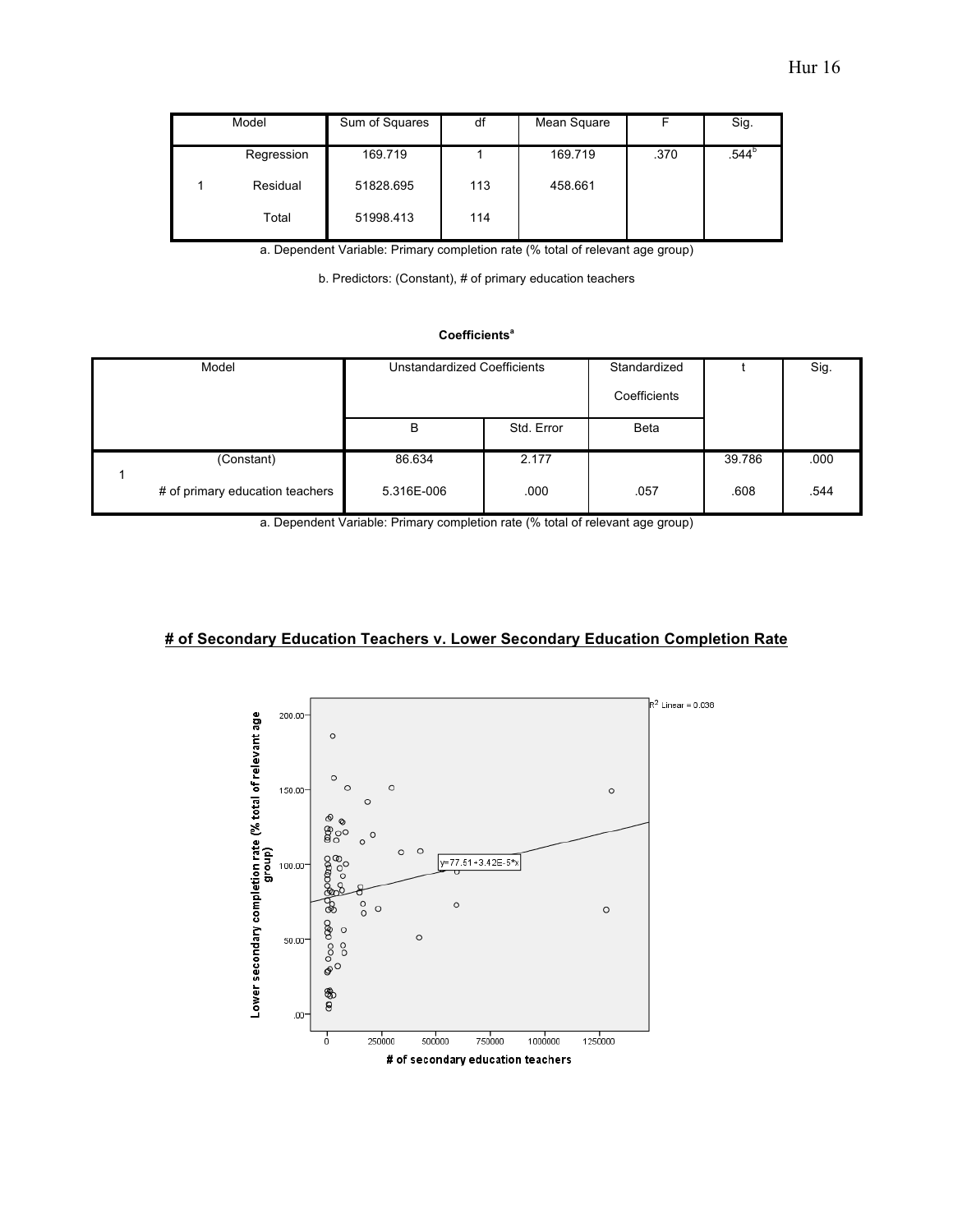#### **Variables Entered/Removed<sup>a</sup>**

| Model | Variables Entered                                 | Variables Removed | Method |
|-------|---------------------------------------------------|-------------------|--------|
|       | # of secondary education<br>teachers <sup>b</sup> |                   | Enter  |

a. Dependent Variable: Lower secondary completion rate (% total of relevant age group)

b. All requested variables entered.

### **Model Summary**

| Model |                     | R Square | Adjusted R | Std. Error of the |  |
|-------|---------------------|----------|------------|-------------------|--|
|       |                     |          | Square     | Estimate          |  |
|       | $.194$ <sup>a</sup> | .038     | .025       | 40.72153          |  |

a. Predictors: (Constant), # of secondary education teachers

### **ANOVA<sup>a</sup>**

| Model |            | Sum of Squares | df | Mean Square |       | Sig.              |
|-------|------------|----------------|----|-------------|-------|-------------------|
|       | Regression | 4997.773       |    | 4997.773    | 3.014 | .087 <sup>b</sup> |
|       | Residual   | 127684.722     | 77 | 1658.243    |       |                   |
|       | Total      | 132682.495     | 78 |             |       |                   |

a. Dependent Variable: Lower secondary completion rate (% total of relevant age group)

b. Predictors: (Constant), # of secondary education teachers

### **Coefficients<sup>a</sup>**

| Model |                                   | <b>Unstandardized Coefficients</b> |            | Standardized |        | Sig. |
|-------|-----------------------------------|------------------------------------|------------|--------------|--------|------|
|       |                                   |                                    |            | Coefficients |        |      |
|       |                                   | B                                  | Std. Error | <b>Beta</b>  |        |      |
|       | (Constant)                        | 77.509                             | 5.077      |              | 15.265 | .000 |
|       | # of secondary education teachers | 3.421E-005                         | .000       | .194         | 1.736  | .087 |

a. Dependent Variable: Lower secondary completion rate (% total of relevant age group)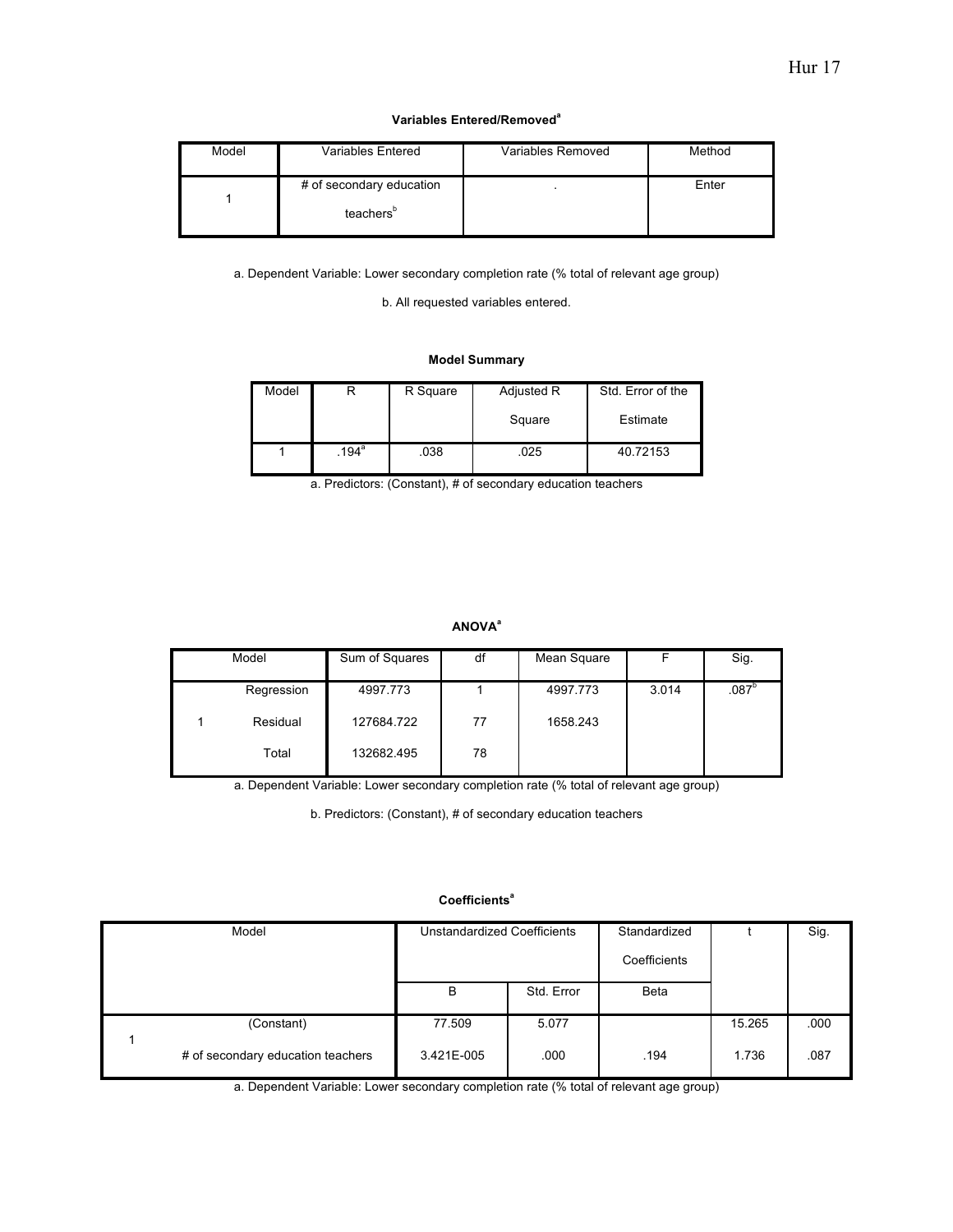Hur 18

The independent variable "Improved Water Source (% of population with access)" was replaced by "# of primary education teachers" and "# of secondary education teachers" and the dependent variable (primary education completion rate and lower secondary completion rate) remained the same.

*The regression analysis results are statistically insignificant.* The regression was not a perfect model by any means. Admittedly, the linear regression analysis of water v. # of primary teachers is flawed because 1) the ratio of student-to-teacher is varies depending on population of each country and is not accounted for, and 2) the outliers to the far right of the graph could have thrown off the linear regression analysis. This could have attributed to skewed data and incorrect analysis of its significance in regards to correlation between # of teachers to education outcomes.

Despite these flaws, the results are still insignificant. The alternative hypothesis that suggests that there is a correlation between the number of teachers and education completion rates is insignificant. In fact, the significance level was .544 when it came to primary education and .087 when it came to lower secondary education. Since these values are greater than .05, the correlation is insignificant.

Also, in the linear regression analysis of primary education completion rates and the number of primary education teachers, the  $R^2$  value was equal to .003. This is considered a very weak value as it is <.4. This value also means that the regression explains .3% of the variation in the dependent variable, or the outcome of primary completion rate. In the linear regression analysis of lower secondary education completion rates and the number of secondary education teachers, the  $R^2$  value was equal to .038. Though less of a weak value than the linear regression analysis concerning the number of primary education teachers, the value is still considered a weak value as it is  $\leq$  4. This value also means that the regression explains only 3.8% of the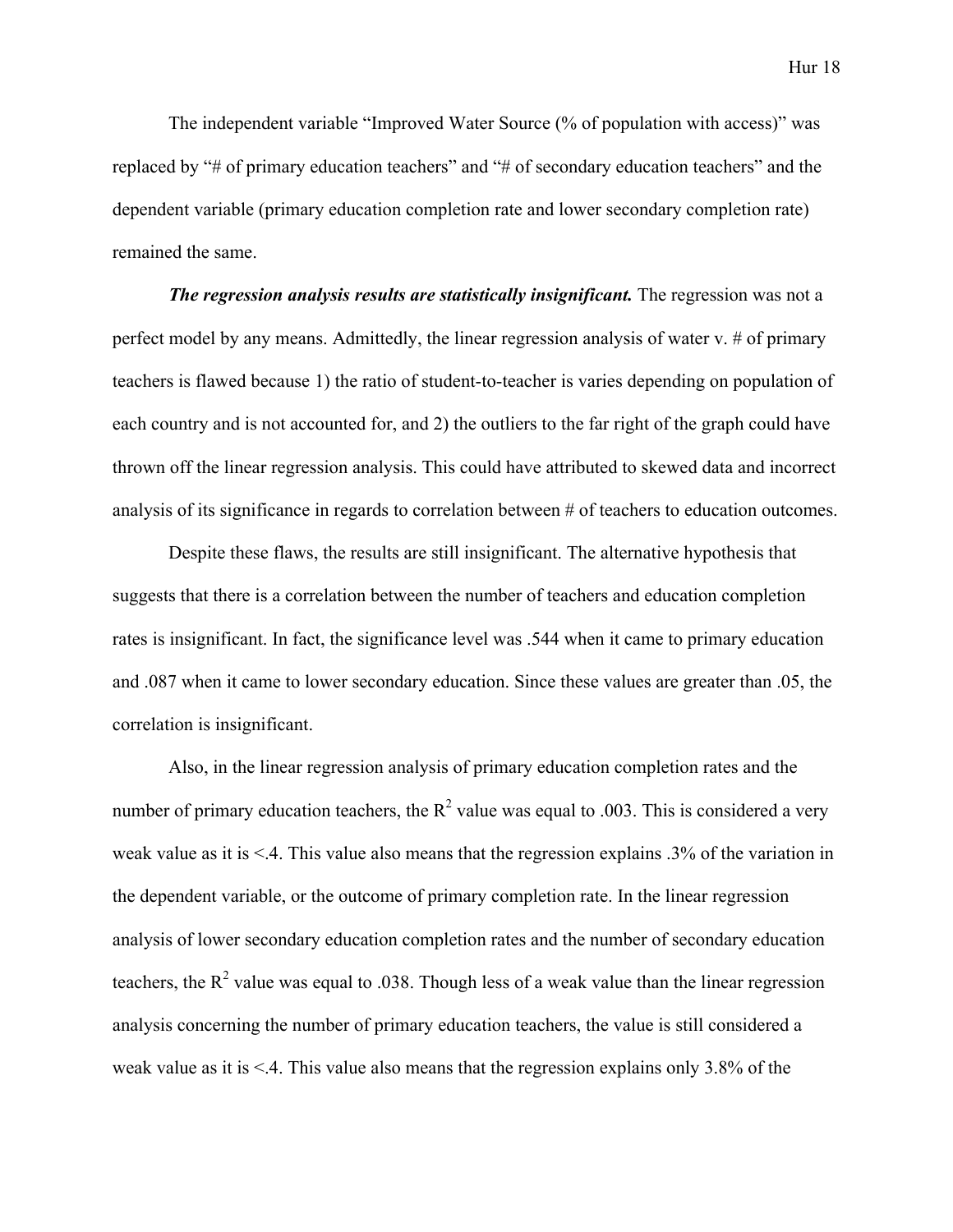variation in the dependent variable, or the outcome of lower secondary education completion rate.

The purpose of testing this underlying variable is to address an alternative hypothesis and see whether investing in the actual educational infrastructures has been bearing significant outcomes or whether the hypothesis of my own study which suggests that problems with access to water and problem with external infrastructures (such as public service infrastructures that supply water) bears a more significant outcome. *In conclusion, when the regression of the linear was quantified, the results showed that the relationship between completion of education in both primary and lower secondary level and access to an improved water source were significant (World Bank). In contrast, in the simple scatterplot with the completion of education set as the dependent variable and the available number of teachers set at the independent variable, the relation was inconclusive (World Bank).*

## *The Case of Ethiopia*

Ethiopia has one of the lowest enrollment rates (Ababa, 18). Apart from the low level of enrollment, primary education in Ethiopia suffers from persistent disparity between sexes (Ababa, 18). Also, according to *Drinking Water: Equity, safety and sustainability JMP Thematic Report on Drinking Water 2011*, 25-39% of Ethiopia's population takes more than 30 minutes on one trip to collect water (UNICEF and World Health Organization, 29). In order to find a reason for the low enrollment rates and to explore whether it could be due to the lack of access to clean drinking water, I gathered interview transcripts of females living in Ethiopia. In all reviewed interviews, interviewees were unable to obtain an education due to having to invest their time and energy into traveling long distances to draw water (Rosenberg).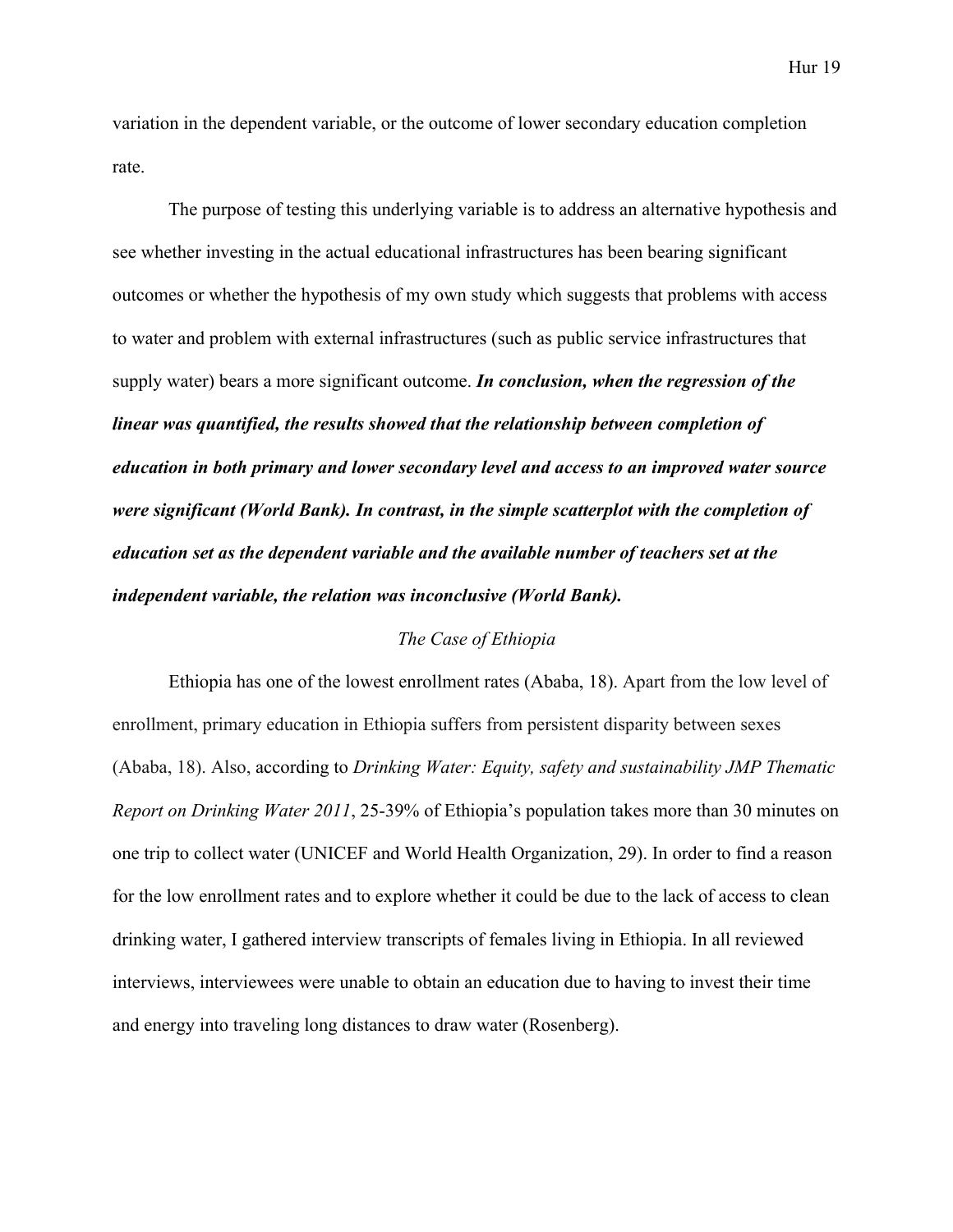In "*Miraculous Water: Effects of Scarcity and Abundance in Benin, Ethiopia, Ghana, and Mali*", two sisters named Ardo and Nema Umer explained how they walk 20 kilometers every day to fill a bucket with water so that their mother can cook and so that the whole family can drink it. The daily need to get water for survival makes it impossible for them to have time for any other activity so they have never gone to school. This reflects the story of thousands of other families in Ethiopia that do not have regular access to water. Another female named Shokira further supported their claims stating, "I did not go to school either, but I would have liked to. The water takes up most of our time."

In the case of Aylito Binayo, she had to drop out of school when she was 8 years old, partly in order to help her mother fetch water (Rosenberg). "The need to fetch water for the family, or to take care of younger siblings while their mother goes, is the main reason very few women in Konso have attended school" (Rosenberg). All in all, the interviews explain how inaccessible water plays a huge role in making education unattainable – especially for women but, not limited to women. The problem with the lack of access to drinking water is inclusively true, for all.

### *The Case of Finland*

The United Nations "World Water Development Report: Water for People, Water for Life" published in 2003 ranked Finland as the country with the best water out of 122 other countries. "A report published at the Third World Water Forum in Kyoto listed 122 countries in order from the best to the worst in terms of the quality of their water. After Finland came Canada, New Zealand, Great Britain and Japan. According to the Ministry of Agriculture and Forestry, Finland is one of the top countries in the world in regard to the amount and quality of water. Finland has enough water for the needs of all their citizens and functioning water services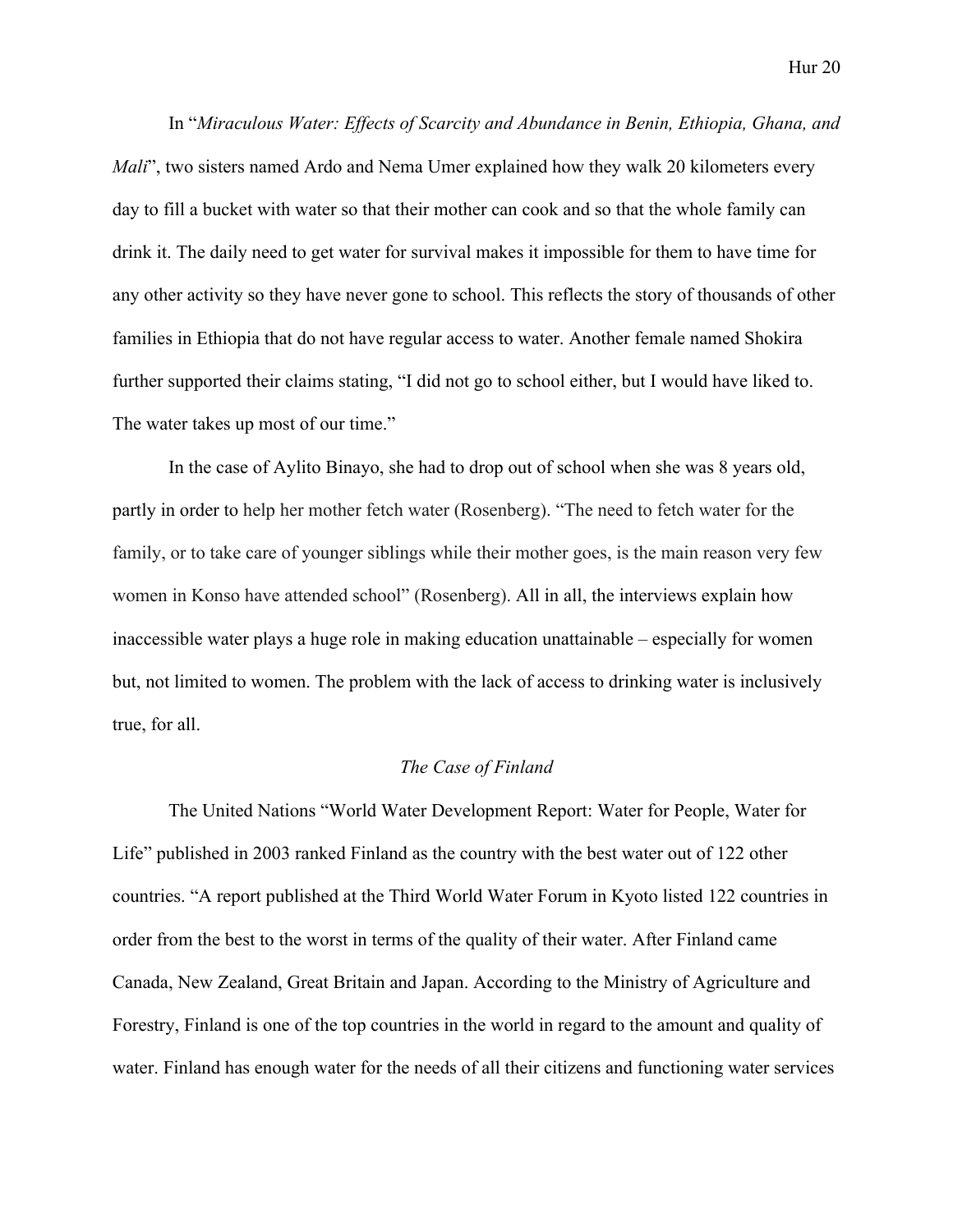# cover the whole country" (Boakye, 12).

|                 | <b>Rank Country</b>          | <b>Indicator</b> | Rank | <b>Country</b>                | <b>Indicator</b> | Rank | <b>Country</b>                 | <b>Indicator</b> |
|-----------------|------------------------------|------------------|------|-------------------------------|------------------|------|--------------------------------|------------------|
|                 |                              | <b>Value</b>     |      |                               | <b>Value</b>     |      |                                | <b>Value</b>     |
| 1               | Finland                      | 1.85             | 42   | Estonia                       | .11              | 83   | <b>Kazakhstan</b>              | $-33$            |
| $\overline{2}$  | Canada                       | 1.45             | 43   | Panama                        | .11              | 84   | China                          | $-33$            |
| 3               | <b>New Zealand</b>           | 1.53             | 44   | Slovakia                      | .10              | 85   | Libya                          | $-33$            |
| $\overline{4}$  | <b>United Kingdom</b>        | 1.42             | 45   | <b>Turkey</b>                 | .10              | 86   | Papua New                      | $-35$            |
|                 |                              |                  |      |                               |                  |      | Guinea                         |                  |
| 5               | Japan                        | 1.32             | 46   | <b>Trinidad</b> and<br>Tobago | .10              | 87   | Malaysia                       | $-35$            |
| 6               | <b>Norway</b>                | 1.31             | 47   | <b>South Africa</b>           | .09              | 88   | <b>Israel</b>                  | $-35$            |
| 7               | <b>Russian</b><br>Federation | 1.30             | 48   | Croatia                       | 09               | 89   | <b>Honduras</b>                | $-36$            |
| 8               | Republic of<br>Korea         | 1.27             | 49   | <b>El Salvador</b>            | .08              | 90   | Paraguay                       | $-37$            |
| 9               | Sweden                       | 1.19             | 50   | Fiji                          | .06              | 91   | <b>Uzbekistan</b>              | $-37$            |
| 10              | France                       | 1.13             | 51   | <b>Bulgaria</b>               | .04              | 92   | Azerbaijan                     | $-39$            |
| 11              | Portugal                     | 1.09             | 52   | <b>Botswana</b>               | .04              | 93   | Gabon                          | $-40$            |
| $\overline{12}$ | <b>United States</b>         | 1.04             | 53   | Venezuela                     | $-01$            | 94   | Senegal                        | $-42$            |
| 13              | Argentina                    | 1.03             | 54   | Lithuania                     | $-0.02$          | 95   | <b>Ukraine</b>                 | $-47$            |
| 14              | Hungary                      | .93              | 55   | Jamaica                       | $-.04$           | 96   | <b>Bhutan</b>                  | $-49$            |
| 15              | <b>Philippines</b>           | 91               | 56   | Ecuador                       | $-0.06$          | 97   | Madagascar                     | $-49$            |
| 16              | Switzerland                  | .87              | 57   | Germany                       | $-0.06$          | 98   | Togo                           | $-53$            |
| 17              | <b>Ireland</b>               | 86               | 58   | Zimbabwe                      | $-0.08$          | 99   | Tunisia                        | $-54$            |
| 18              | Austria                      | .85              | 59   | Peru                          | $-.08$           | 100  | Thailand                       | $-59$            |
| 19              | <b>Iceland</b>               | .74              | 60   | Lebanon                       | $-11$            | 101  | Haiti                          | $-61$            |
| 20              | <b>Australia</b>             | .73              | 61   | Romania                       | $-13$            | 102  | Nigeria                        | $-.62$           |
| 21              | <b>Netherlands</b>           | .70              | 62   | Albania                       | $-.14$           | 103  | Mozambique                     | $-.64$           |
| 22              | Mali                         | .66              | 63   | Egypt                         | $-15$            | 104  | Algeria                        | $-.64$           |
| 23              | <b>Brazil</b>                | .64              | 64   | Sri Lanka                     | $-16$            | 105  | Zambia                         | $-.67$           |
| 24              | Slovenia                     | .63              | 65   | Saudi Arabia                  | $-18$            | 106  | Mexico                         | $-.69$           |
| 25              | Singapore                    | .62              | 66   | Armenia                       | $-19$            | 107  | <b>Benin</b>                   | $-70$            |
| 26              | Greece                       | .61              | 67   | <b>Bolivia</b>                | $-2$             | 108  | Uganda                         | $-70$            |
| 27              | Cuba                         | .60              | 68   | Cameroon                      | $-2$             | 109  | Ethiopia                       | $-74$            |
| 28              | Spain                        | .58              | 69   | Moldova                       | $-22$            | 110  | Indonesia                      | $-77$            |
| 29              | <b>Denmark</b>               | .55              | 70   | Tanzania, United<br>Rep. of   | $-22$            | 111  | Malawi                         | $-77$            |
| 30              | Iran, I.R.                   | .52              | 71   | <b>Belarus</b>                | $-22$            | 112  | <b>Mauritius</b>               | $-77$            |
| 31              | Italy                        | .47              | 72   | Macedonia                     | $-23$            | 113  | Rwanda                         | $-78$            |
| 32              | Uruguay                      | .39              | 73   | <b>Viet Nam</b>               | $-23$            | 114  | <b>Central African</b><br>Rep. | $-81$            |
| 33              | <b>Kuwait</b>                | .39              | 74   | Mongolia                      | $-24$            | 115  | <b>Burundi</b>                 | $-95$            |
| 34              | Poland                       | .37              | 75   | Kenva                         | $-26$            | 116  | <b>Burkina Faso</b>            | $-1.0$           |
| 35              | Columbia                     | .27              | 76   | Dominican<br>Republic         | $-28$            | 117  | Niger                          | $-1.04$          |
| 36              | <b>Czech Republic</b>        | .27              | 77   | Kyrgyzstan                    | $-.28$           | 118  | Sudan                          | $-1.06$          |
| $\overline{37}$ | Ghana                        | .23              | 78   | Nepal                         | $-28$            | 119  | Jordan                         | $-1.26$          |
| 38              | <b>Costa Rica</b>            | $\overline{.23}$ | 79   | Syrian A.R.                   | $-29$            | 120  | India                          | $-1.31$          |
| 39              | Chile                        | .19              | 80   | Pakistan                      | $-30$            | 121  | Morocco                        | $-1.36$          |
| 40              | <b>Bangladesh</b>            | .18              | 81   | Guatemala                     | $-.30$           | 122  | Belgium                        | $-2.25$          |
| 41              | Latvia                       | .15              | 82   | Nicaragua                     | $-32$            |      |                                |                  |

#### Water quality indicator values in selected countries\*

Pressures on water quality are particularly severe in developing countries where institutional and structural arrangements for the treatment of municipal, industrial and agricultural wastewater are often poor. Source: Esty These are composite figures based upon a range of factors, such as the quantity and quality of freshwater, especially groundwater,<br>wastewater treatment facilities as well as legal issues such as the application of pollutio

Credit: http://www.unesco.org/bpi/wwdr/WWDR\_chart2\_eng.pdf

According to the Economist Intelligence Unit for Pearson and documentary "*The Finland Phenomenon: Inside the World's Most Surprising School System*", Finland has the best education system in the world (Economist Intelligence Unit, 40). It's interesting to see that the country with the best education system also happens to be one of the top countries, if not the best, in the world in regards to the amount and quality of water. Perhaps one of the major reasons Finland has become a country with such a great educations system can be traced back to how it has great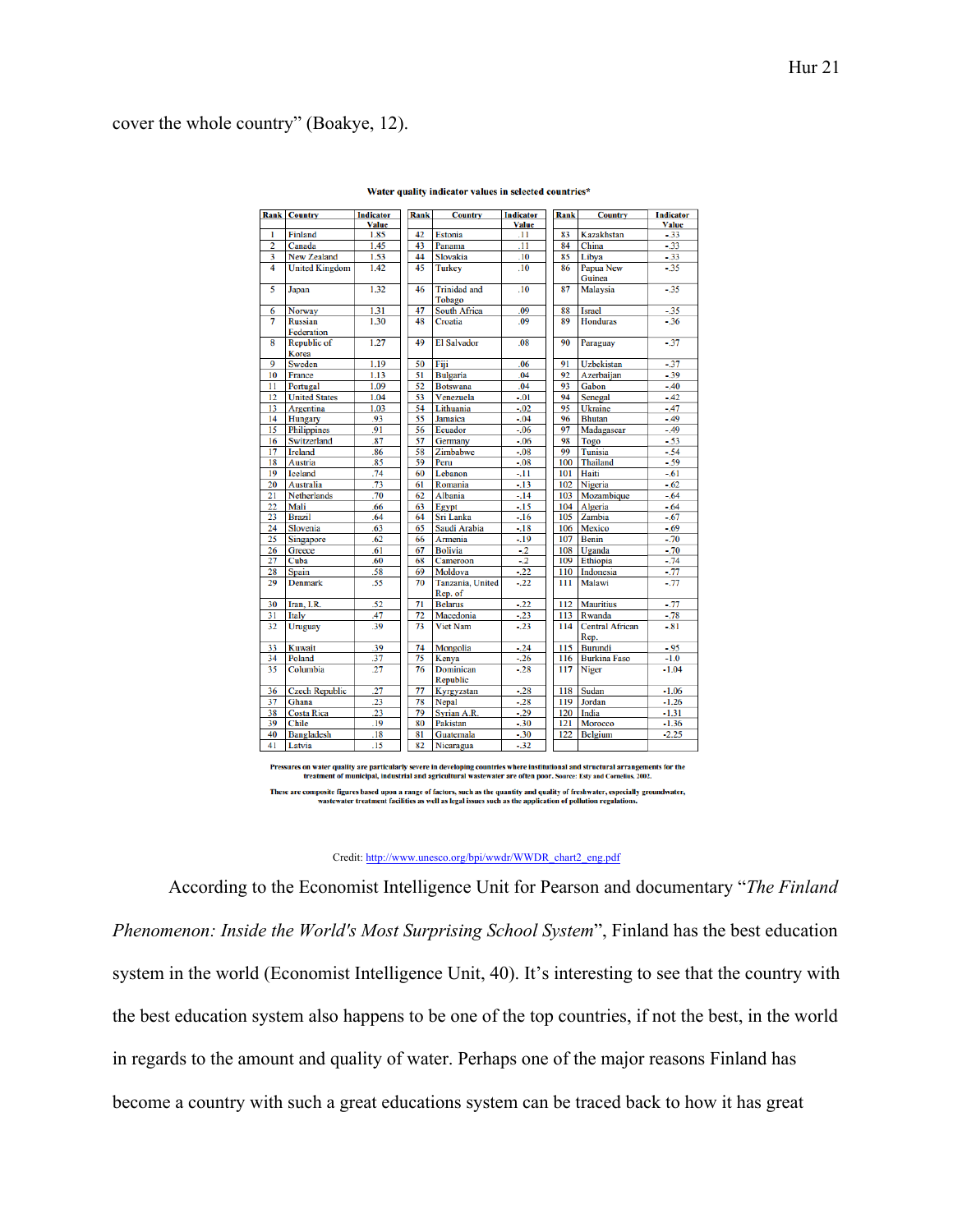quality water and accessibility to it.

Furthermore, the problems posed by the lack of access to clean drinking water mentioned in the interviews conducted in Ethiopia are non-existent in Finland. According to these observances, the hypothesis that the access to clean drinking water has a causal relationship to education is supported.



### *The Comparative Case of Ethiopia and Finland*

As this chart shows, there is a significant gender gap among female and male student enrollment rates in Ethiopia on both the primary and secondary enrollment levels. However, in the case of Finland, there is barely a noticeable difference in male and female enrollment rates among primary school enrollment rates. In the case of secondary school enrollment rates, there is a higher enrollment rate among females than males.

From this bar graph, one can deduct that there is a significant amount of students that are not enrolled who are females in comparison to males in countries with populations with little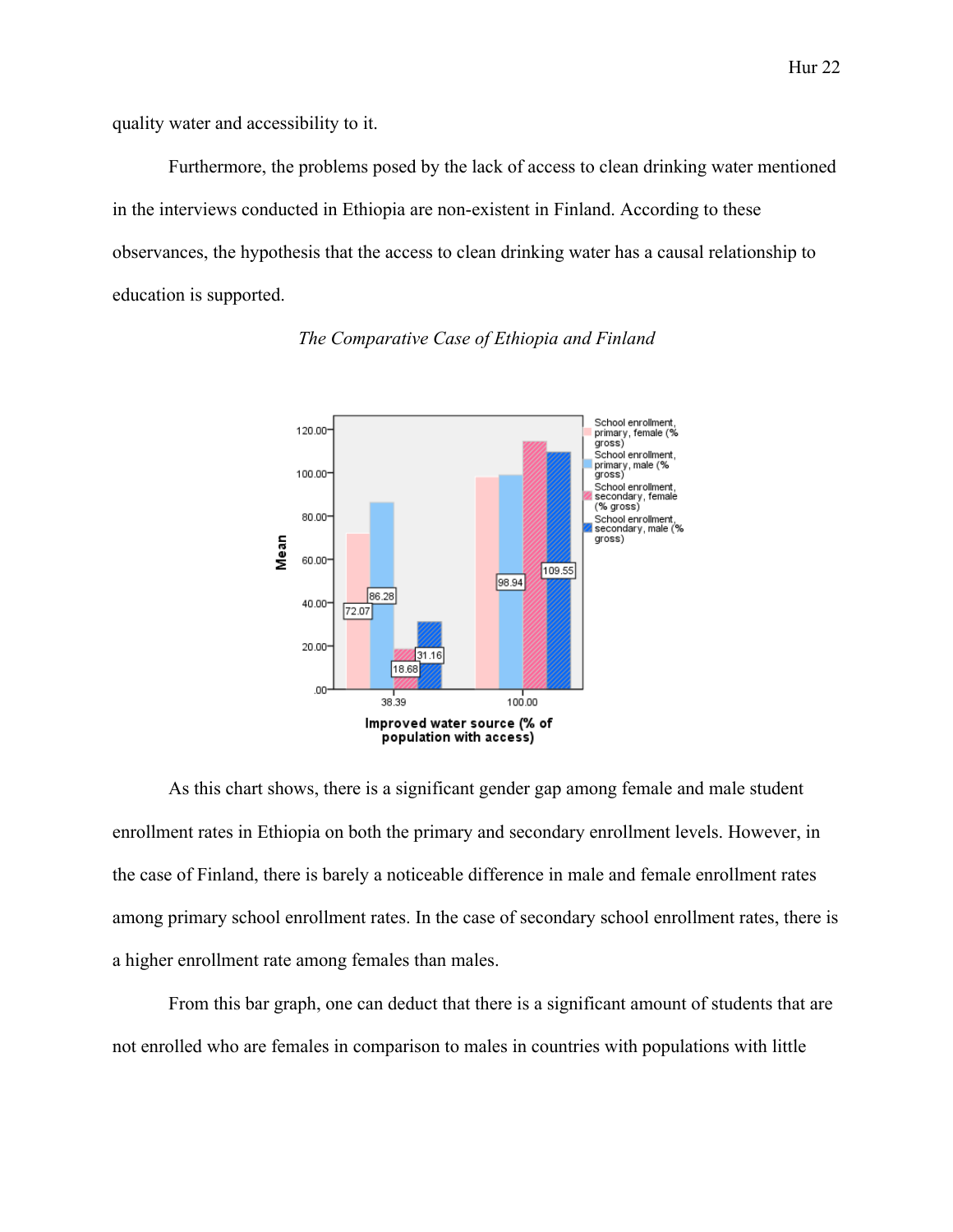access to an improved water source. Additionally, one could infer that access to clean drinking water may be causing this rift in female-to-male enrollment rates.

The reason for such a low female enrollment rate could be due to the need for them to draw water (UNICEF and World Health Organization, 28). If the water issue were to be resolved, there would be a significant number of girls who no longer need to invest their time and effort into travelling long distances to draw water. Instead, they could invest their time and effort into attending school. Perhaps then, the rift in female-to-male enrollment rates would not be as great.

Though the focus of this study is not women, a large portion of the study addresses the issue of women not going to school because female students make up a significant amount of students that are not enrolled. They are accounted for because if the problem with access to clean drinking water were to be resolved, females would make up a significant number of people that could not but now are able to obtain an education.

## *Conclusion: Pooling It Together*

In conclusion, with the use of quantitative and qualitative methods, a direct correlation between the access to clean drinking water and the education completion rate was established. However, water could not be determined as the only independent variable as the causal factor for education rates. A strong causal relationship could not be established between just water due to too many underlying variables (i.e., gender roles, geographic location) to isolate access to water as the only causal factor.

A major weakness in my research design can be found in my case studies. The case studies on Ethiopia and Finland had too many different variables that could not be controlled. Finland being a developed country and Ethiopia being an underdeveloped country posed several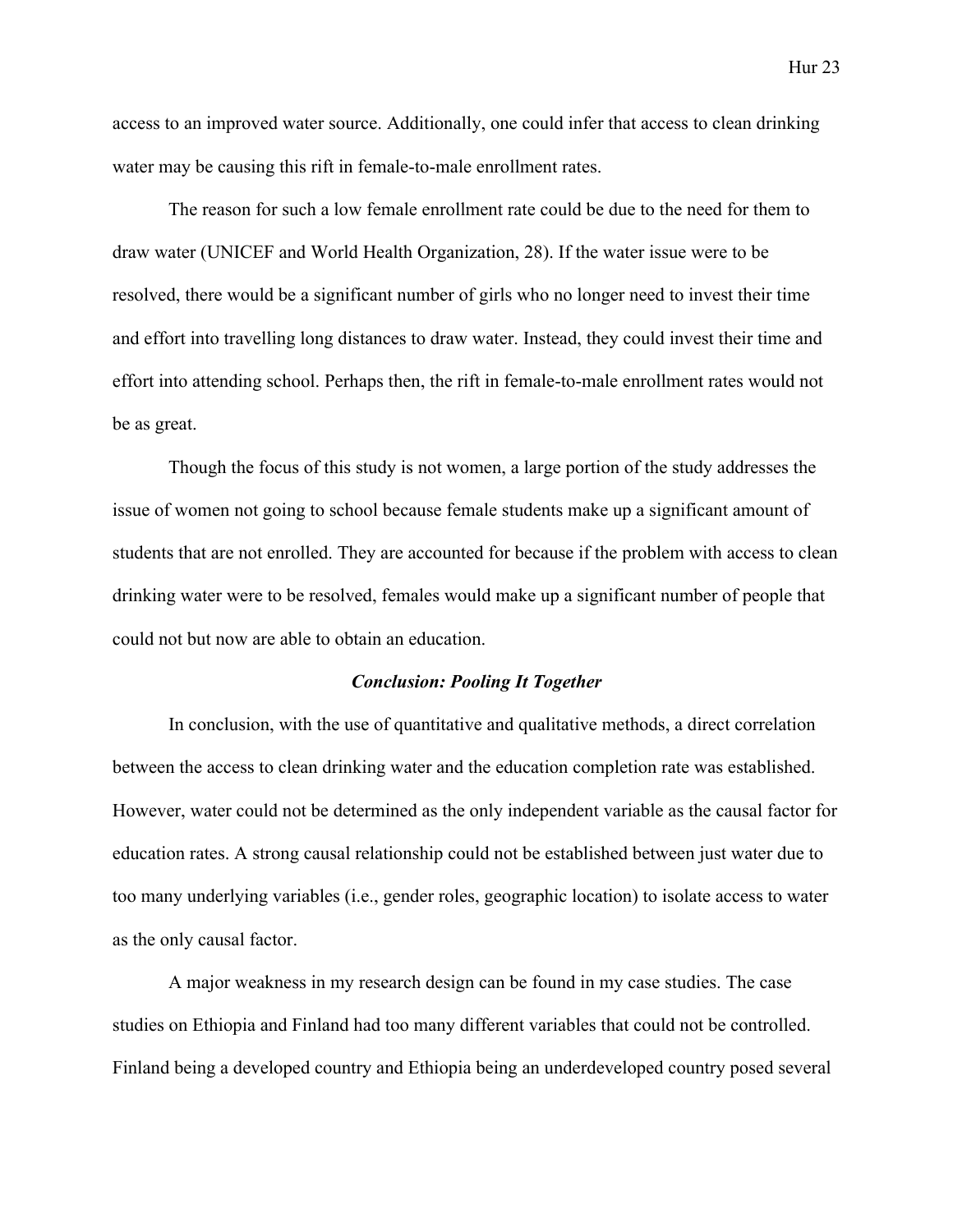complications. Finland has the economic means to afford other programs despite the provision of water that could increase outcomes in education while Ethiopia does not have the economic means to do so. Finland has a higher level of gender equality while Ethiopia has a lower level of gender equality. Due to these differences, the case studies were not in agreement with either of Mill's Theory of Agreement or Mill's Theory of Difference and thus, became a major weakness in my paper.

My research still contributes to the ongoing conversation concerning water and/or education because it analyzes the relationship between water and education. Although water could not be identified as the single causal factor to education outcome rates, still, a strong correlation between access to clean drinking water and education completion rates was established through my study and thus, would still prove to be sufficient grounds for policy implications.

Had I had more funding, I would have conducted much of the research in-person by traveling to Finland and Ethiopia as opposed to searching up scholarly articles, reports and journals online. Had I had more time, I would have conducted more research on the underlying variables. In doing so, I would have been able to formulate a stronger case for my hypothesis and would have been able to delve deeper into the puzzle at hand. Although there is much more to be explored, my study on the relationship of access to clean drinking water to education could be another step forward in the right direction.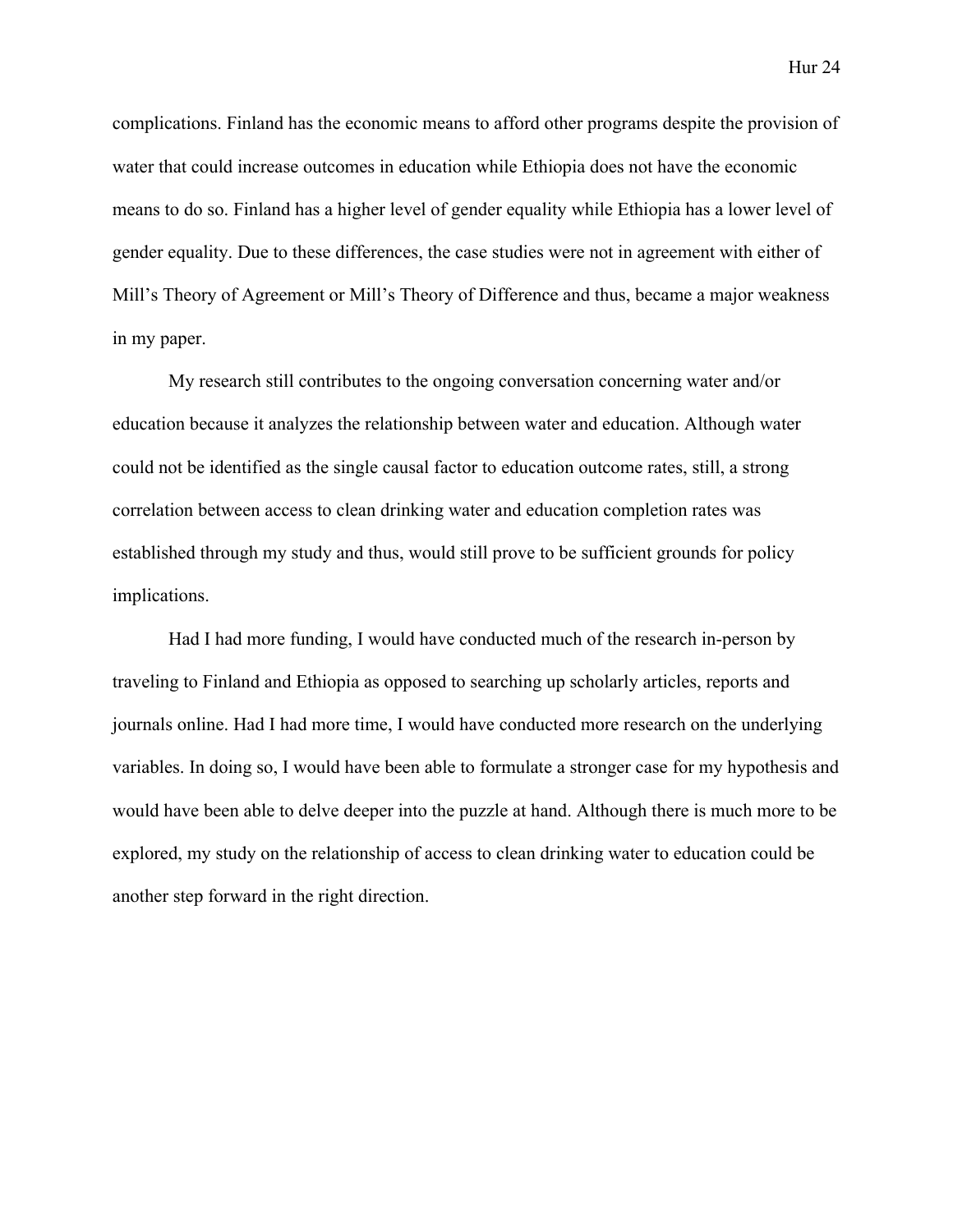## Works Cited

- Ababa, Addis. United Nations Educational, Scientific, and Cultural Organization World Water Assessment Program: National Water Development Report for Ethiopia. Rep. no. UN-WATER/WWAP/2006/7. Unescp. Dec. 2004. Web. 09 Mar. 2014.
- Adelman, Sarah, Daniel Gilligan, and Kim Lehrer. *How effective are food for education programs?: A critical assessment of the evidence from developing countries*. Vol. 9. Intl Food Policy Res Inst, 2008.
- Bampoky, C. "Can clean drinking water and sanitation reduce child mortality in Senegal?" *Pepperdine Policy Review, 6*, C1-C19. (2013).Retrieved from http://search.proquest.com/docview/1411729552?accountid=8285
- Boakye, Benjamin. *Finnish Water and its Global Logistics: A Case Study on Finland and Somolia Bachelor's Thesis Degree Programme in Industrial Management. Theseus.fi*. Central Ostrobothnia University of Applied Sciences, June 2012. Web. 08 Mar. 2014.
- Brown, J. Larry, and Ernesto Pollitt. "Malnutrition, poverty and intellectual development." *Scientific American* 274.2 (1996): 38-43.
- Compton, Robert A, Sean T. Faust, Adam Woodard, Brad Ellis, Tony Wagner, and Dan Treharne. *The Finland Phenomenon: Inside the World's Most Surprising School System*. United States: 2mminutes.com, 2011.
- Economist Intelligence Unit. *The Learning Curve: Lessons in country performance in education.* London: Pearson. (2012).
- Engle, Patrice L., and Maureen M. Black. "The Effect of Poverty on Child Development and Educational Outcomes." *Psychology and Child Development*(2008): 3.